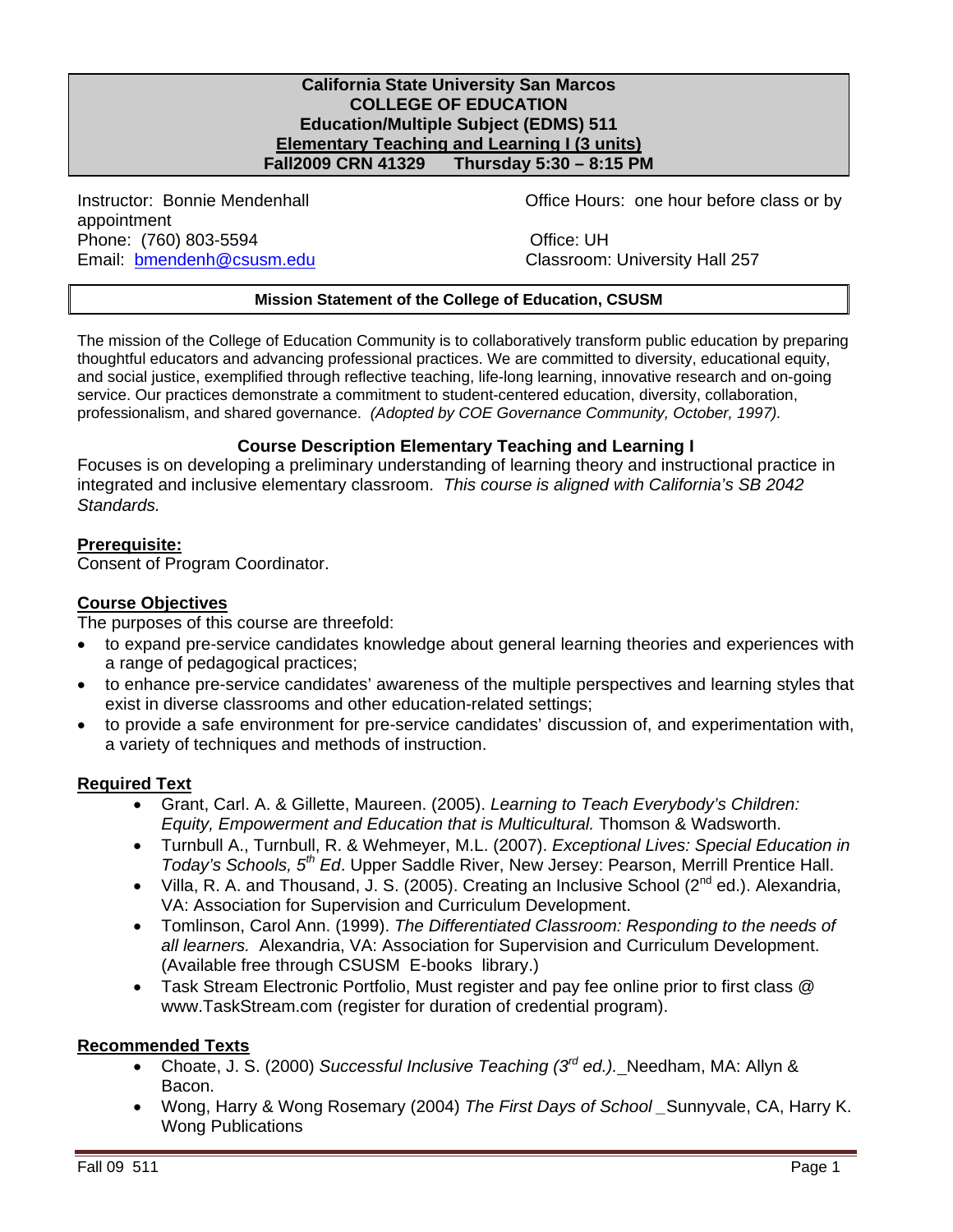# **Authorization to Teach English Learners**

This credential program has been specifically designed to prepare teachers for the diversity of languages often encountered in California public school classrooms. The authorization to teach English learners is met through the infusion of content and experiences within the credential program, as well as additional coursework. Students successfully completing this program receive a credential with authorization to teach English learners.

*(Approved by CCTC in SB 2042 Program Standards, August 02)* 

# **STUDENT LEARNING OUTCOMES**

They will develop Lesson Design to be used in their future course work that includes content standards, assessment, student activities, and instructional strategies with differentiation for EL, special education, and GATE students. They will become familiar with the Student Study team process and the role of the classroom teacher. Classroom management strategies will become familiar to the students with emphasis on diverse learners. Observation of elementary students will prepare them to develop focused observation of children when they become a teacher.

# **Teacher Performance Expectation (TPE) Competencies**

The course objectives, assignments, and assessments have been aligned with the CTC standards for Multiple Subject Credential. This course is designed to help teachers seeking a California teaching credential to develop the skills, knowledge, and attitudes necessary to assist schools and district in implementing effective programs for all students. The successful candidate will be able to merge theory and practice in order to realize a comprehensive and extensive educational program for all students. You will be required to formally address the following TPEs in this course: first portion of 6d with one artifact.

# **California Teacher Performance Assessment (CalTPA)**

Beginning July 1, 2008 all California credential candidates must successfully complete a stateapproved system of teacher performance assessment (TPA), to be embedded in the credential program of preparation. At CSUSM this assessment system is called the CalTPA or the TPA for short. To assist your successful completion of the TPA a series of informational seminars are offered over the course of the program. TPA related questions and logistical concerns are to be addressed during the seminars. Your attendance to TPA seminars will greatly contribute to your success on the assessment.

Additionally, COE classes use common pedagogical language, lesson plans (lesson designs), and unit plans (unit designs) in order to support and ensure your success on the TPA and more importantly in your credential program.

The CalTPA Candidate Handbook, TPA seminar schedule, and other TPA support materials can be found on the COE website provided at the website provided:

http://www.csusm.edu/coe/CalTPA/ProgramMaterialsTPA.html

# **College of Education Attendance Policy**

Due to the dynamic and interactive nature of courses in the College of Education, all students are expected to attend all classes and participate actively. At a minimum, students must attend more than 80% of class time, or s/he may not receive a passing grade for the course at the discretion of the instructor. Individual instructors may adopt more stringent attendance requirements. If a student misses two class sessions they may not be able to receive a grade higher than a "C" or if they are late or leave early for more than three sessions, the highest possible grade earned will be a "C". Any combination of the two students will not receive a grade higher than a C. **If you miss class where group work is being conducted you will have 5 points deducted from your grade on that project.** 

 possible. *(Adopted by the COE Governance Community, December, 1997).*  Should the student have extenuating circumstances, s/he should contact the instructor as soon as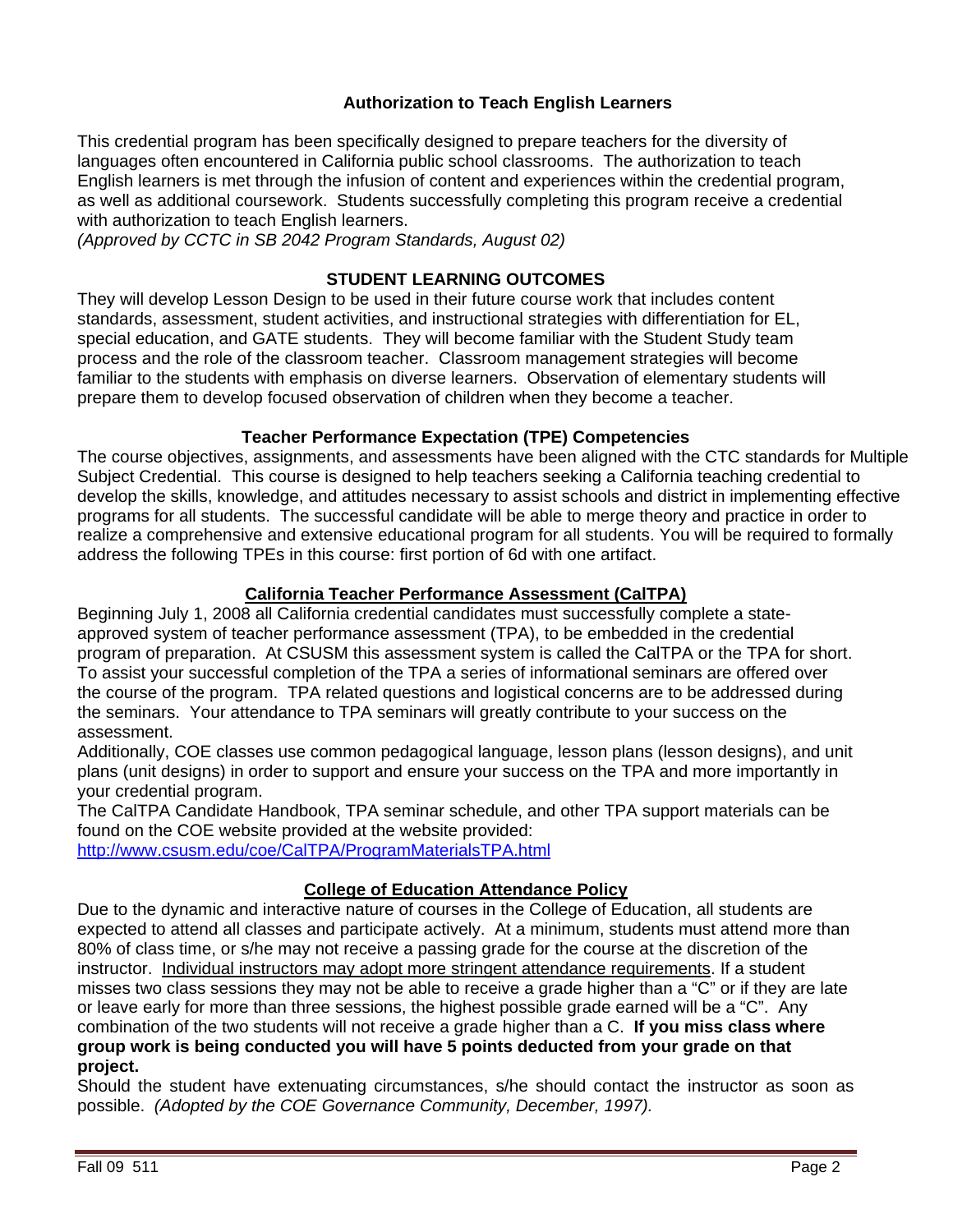# **Students with Disabilities Requiring Reasonable Accommodations**

Students with disabilities who require reasonable accommodations must be approved for services by providing appropriate and recent documentation to the Office of Disable Student Services (DSS). This office is located in Craven Hall 5205, and can be contacted by phone at (760) 750-4905, or TTY (760) 750-4909. Students authorized by DSS to receive reasonable accommodations should meet with their instructor during office hours or, in order to ensure confidentiality, in a more private setting.

#### **Grading Standards**

All students will come prepared to class; readings and homework assignments are listed on the dates on which they are due.

determined by the instructor. All work can be re-submitted for a higher grade with 5 points deducted:<br>20 point paper deducted to 15, 15 point paper deducted to 10. All required work is expected to be on time. One grade level will be deducted for each class meeting for which it is late (e.g., an "A" assignment that is submitted one class session late will be marked down to a "B"). Unless prior instructor approval is secured, assignments will not be accepted three class sessions after which they are due. Exceptions will be handled on a case-by-case basis, as

etc.). All citations, where appropriate, will use American Psychological Association (APA) format. All students will use the Ariel 12 point font and double spaced on all written work. It is expected that students will proofread and edit their assignments prior to submission. Students will ensure that the text is error-free (grammar, spelling), and ideas are logically and concisely presented. The assignment's grade will be negatively affected as a result of this oversight. Each written assignment will be graded approximately 80% on content and context (detail, logic, synthesis of information, depth of analysis, etc.), and 20% on mechanics (grammar, syntax, spelling, format, uniformity of citation, Consult American Psychological Association (APA) Manual, 5<sup>th</sup> edition for citation guidance. There is a requirement of at least 2500 written words for completion of the written assignments.

Grading will also include a component of "professional demeanor." Students will conduct themselves in ways that are generally expected of those who are entering the education profession. This includes but is not limited to:

- On-time arrival to all class sessions;
- Advance preparation of readings and timely submission of assignments;
- Respectful participation in all settings (e.g., whole group, small group, in/outside of class);
- Carefully considered, culturally aware approaches to solution-finding.

#### **Course Assignments**

| <b>Reflections on Readings</b>       |       | 10 points  |
|--------------------------------------|-------|------------|
| <b>Classroom Behavior Management</b> |       | 20points   |
| <b>Student Study Team</b>            |       | 25 points  |
| Observation- Children at Play        |       | 20 points  |
| Lesson Design Assignment             |       | 25 points  |
|                                      | Total | 100 points |

Note: Assignments are due whether or not you are present in class that day.

#### **Grading Scale**

| $A = 94-100$ | $B+ = 86-89$  | $C_{\pm} = 77 - 79$ |               |                   |
|--------------|---------------|---------------------|---------------|-------------------|
| $A = 90-93$  | $B = 83 - 86$ | $C = 73-76$         | $D = 60 - 69$ | $F = 59$ or lower |
|              | $B - 80 - 82$ | $C - 70-72$         |               |                   |

*If you do not earn a C+ or higher in this course - you must repeat the course to earn your credential.* 

*While this syllabus is carefully planned, it may be modified at any time in response to the needs and interests of the class.*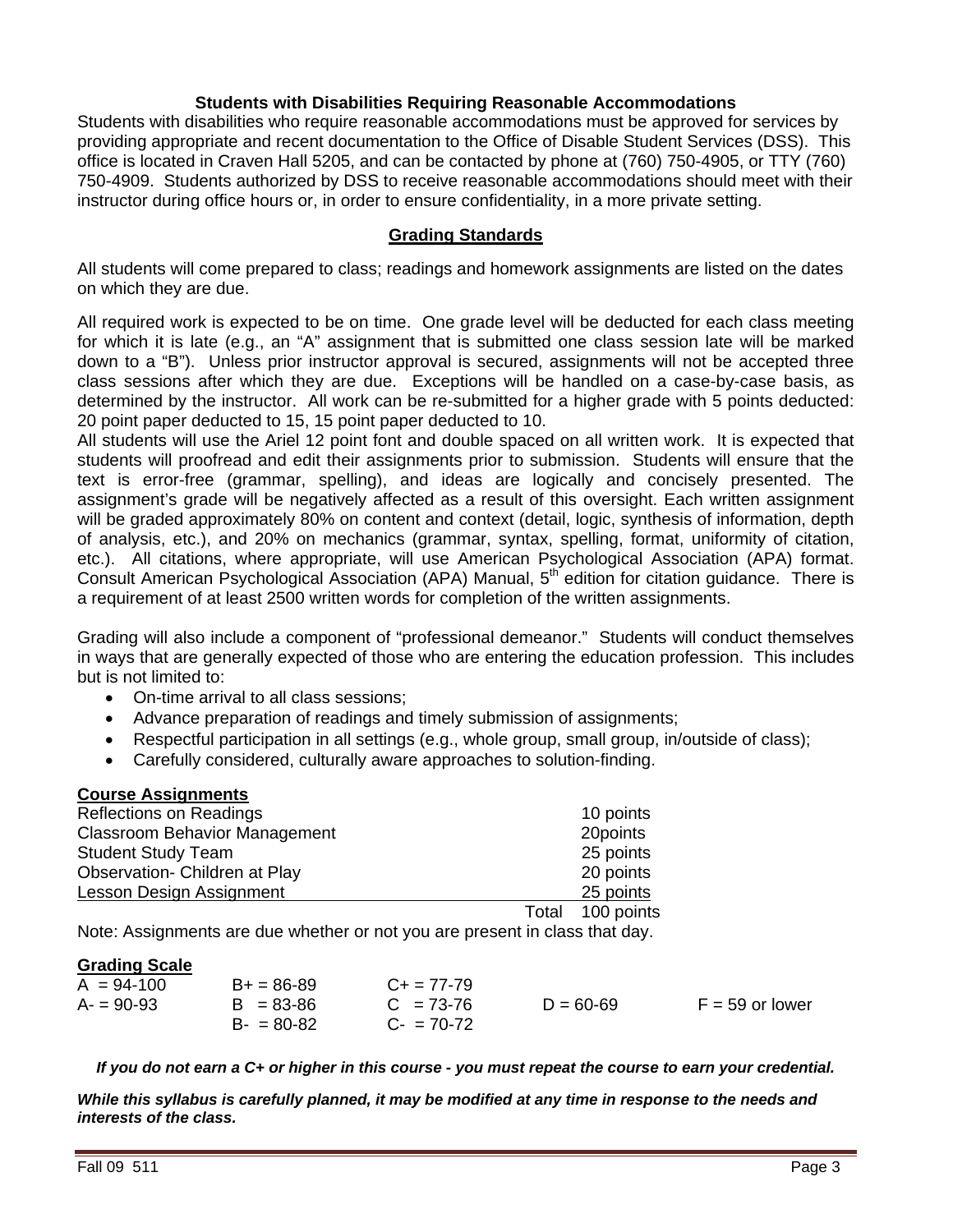# **All-University Writing Requirement:**

In keeping with the All-University Writing Requirement, all 3 unit courses must have a writing component of at least 2,500 words. This will be met through written reflections related to assigned readings/assignments.

# **CSUSM Academic Honesty Policy**

"Students will be expected to adhere to standards of academic honesty and integrity, as outlined in the Student Academic Honesty Policy. All written work and oral presentation assignments must be original work. All ideas/materials that are borrowed from other sources must have appropriate references to the original sources. Any quoted material should give credit to the source and be punctuated with quotation marks.

Students are responsible for honest completion of their work including examinations. There will be no tolerance for infractions. If you believe there has been an infraction by someone in the class, please bring it to the instructor's attention. The instructor reserves the right to discipline any student for academic dishonesty in accordance with the general rules and regulations of the university. Disciplinary action may include the lowering of grades and/or the assignment of a failing grade for an exam, assignment, or the class as a whole."

Incidents of Academic Dishonesty will be reported to the Dean of Students. Sanctions at the University level may include suspension or expulsion from the University.

# **Plagiarism**

As an educator, it is expected that each student will do his/her own work, and contribute equally to group projects and processes. Plagiarism or cheating is unacceptable under any circumstances. If you are in doubt about whether your work is paraphrased or plagiarized see the Plagiarism Prevention for Students website http://library.csusm.edu/plagiarism/index.html. If there are questions about academic honesty, please consult the University catalog

#### **Use of Technology:**

Students are expected to demonstrate competency in the use of various forms of technology (i.e. word processing, electronic mail, WebCT6, use of the Internet, and/or multimedia presentations). Specific requirements for course assignments with regard to technology are at the discretion of the instructor. Keep a digital copy of all assignments for use in your teaching portfolio. Assignments will be submitted online, and some will be submitted in hard copy as well. Details will be given in class.

# **Electronic Communication Protocol:**

Electronic correspondence is a part of your professional interactions. If you need to contact the instructor, e-mail is often the easiest way to do so. It is my intention to respond to all received e-mails in a timely manner. Please be reminded that e-mail and on-line discussions are a very specific form of communication, with their own nuances and etiquette. For instance, electronic messages sent in all upper case (or lower case) letters, major typos, or slang, often communicate more than the sender originally intended. With that said, please be mindful of all e-mail and on-line discussion messages you send to your colleagues, to faculty members in the College of Education, or to persons within the greater educational community. All electronic messages should be crafted with professionalism and care.

Things to consider:

- Would I say in person what this electronic message specifically says?
- How could this message be misconstrued?
- Does this message represent my highest self?
- Am I sending this electronic message to avoid a face-to-face conversation?

In addition, if there is ever a concern with an electronic message sent to you, please talk with the author in person in order to correct any confusion.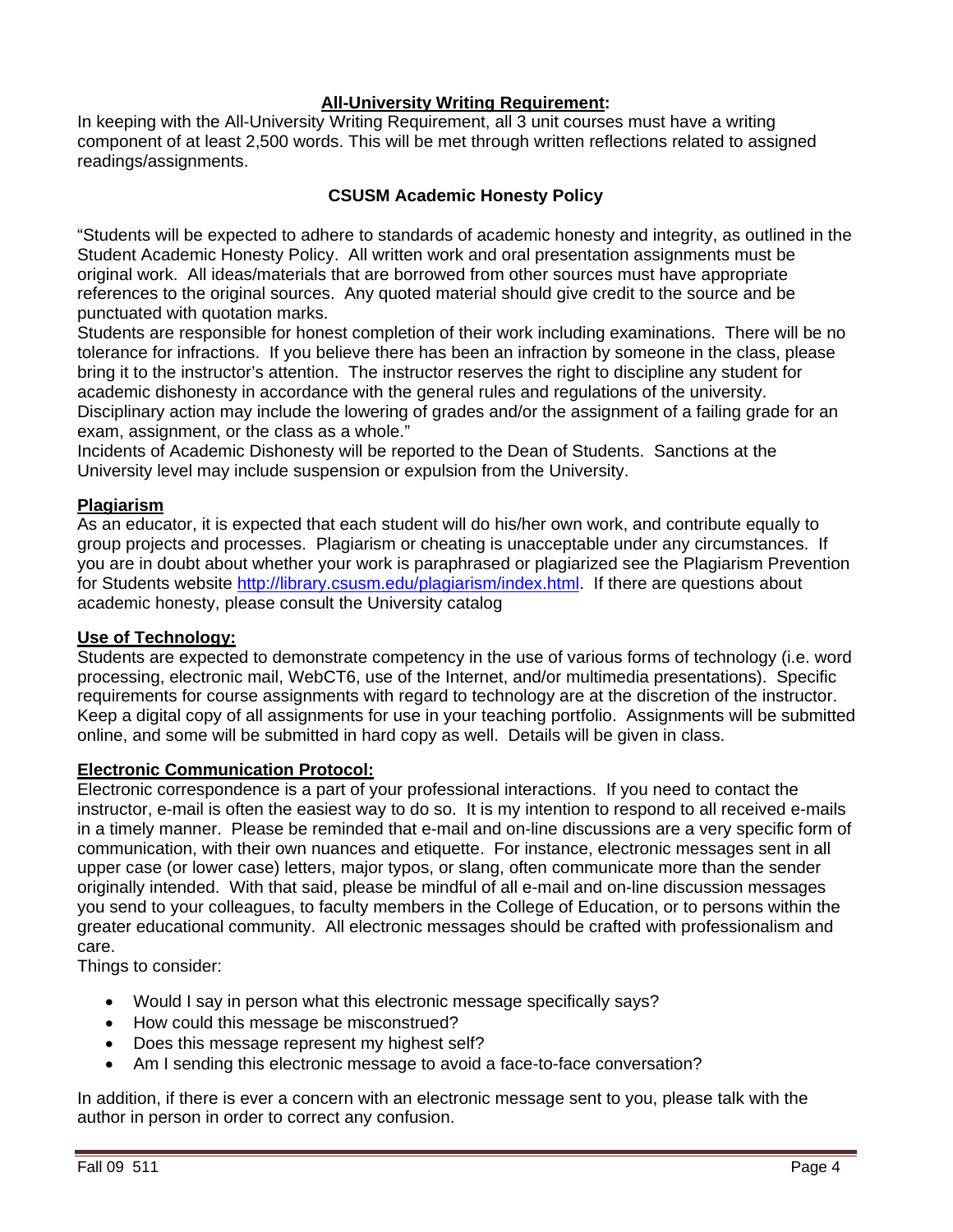# **Reading Reflection Assignment**

**Learner** Teacher candidates will make personal connections with the content of the texts for this **Outcomes:** course

• The purpose of the Reading Reflections is to help you carry the course content from short term into long term memory and understanding so that you can more easily apply what you know and believe when you become a classroom teacher. The assigned readings provide an important foundation for your increasing understanding of how to effectively teach.

#### Assessment: Teacher candidates will write four reading reflections during the period of this course

- You will need a folder for your Reading Reflections.
- The folder should have durable cover and be one you can add pages to as you work.
- The reflections must be 1 to 2 pages typed using Ariel 12 point font and double spaced.
- It is expected that students will proofread and edit their reflections prior to submission.
- • Students will ensure that the text is error-free (grammar, spelling), and ideas are logically and concisely presented..

| <b>Resources</b> | Title and necessary information:                                                                                                                                                                         |
|------------------|----------------------------------------------------------------------------------------------------------------------------------------------------------------------------------------------------------|
| <b>Textbooks</b> | Grant, Carl. A. & Gillette, Maureen. (2005). Learning to Teach<br>Everybody's                                                                                                                            |
|                  | 2. Turnbull A., Turnbull, R. & Wehmeyer, M.L. (2007). Exceptional Lives:<br>Special Education in Today's Schools, 5 <sup>th</sup> Ed. Upper Saddle River, New<br>Jersey: Pearson, Merrill Prentice Hall. |
|                  | 3. Villa, R. A. and Thousand, J. S. (2005). Creating an Inclusive School (2 <sup>nd</sup> )<br>ed.). Alexandria, VA: Association for Supervision and Curriculum<br>Development                           |

#### **Task Guidelines**

Your reflection should make personal connections with your experience and understanding to teaching and learning. You may agree or disagree with the point of view of the author's work you read.

The following are some possible Reflection topics:

- How does the information in this reading connect with your prior knowledge or experience?
- What does the content of this reading make you think of, how might you use this information when you begin teaching?
- What does this reading tell you about the students you may meet in future classroom settings?
- How can you use the content of this reading to complete an assignment for this or another course?

You are free to choose how you will respond to the readings. The Big Idea for this assignment is that you process the readings and personalize your response to them.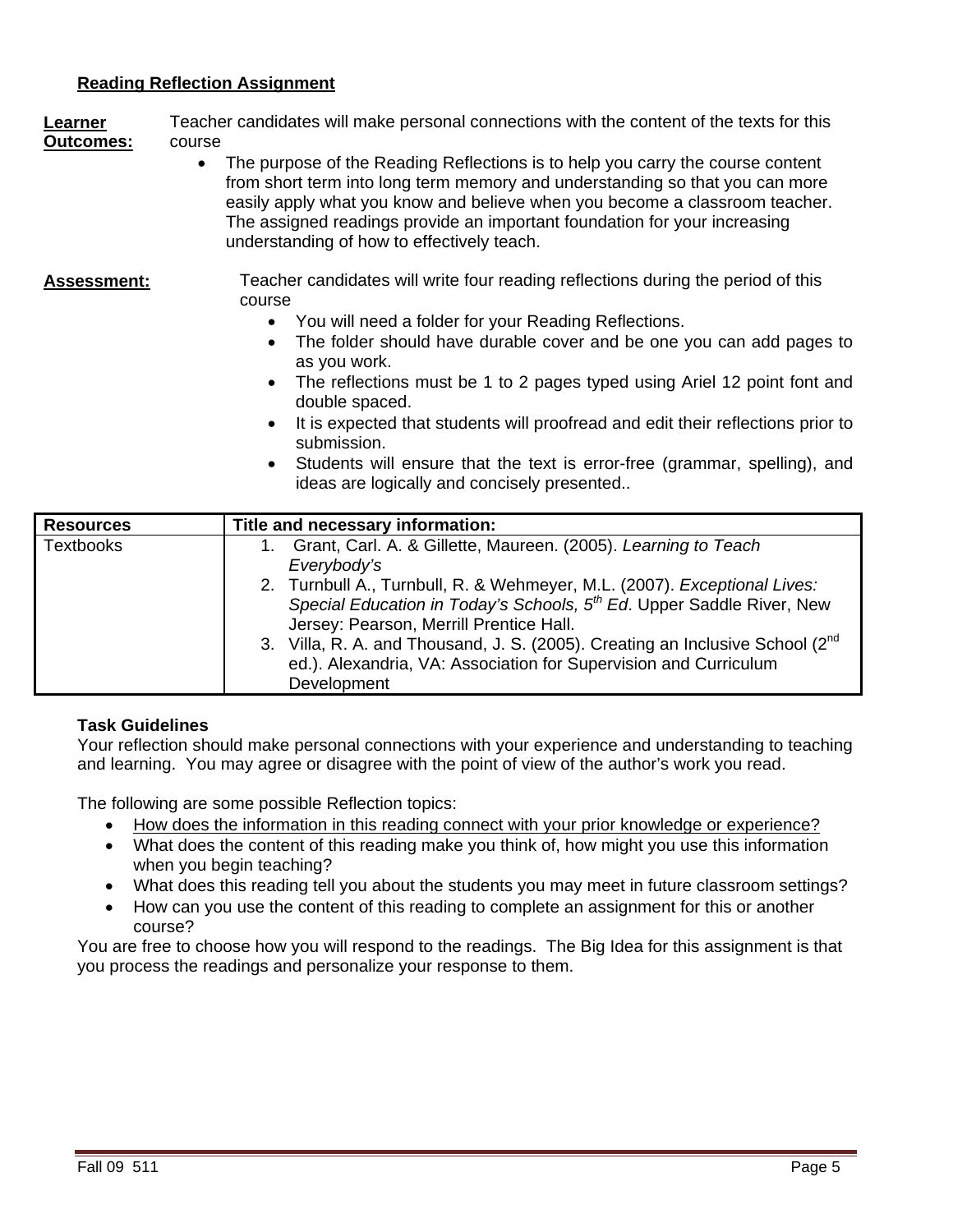# **Rubric for Reading Reflections**

| <b>Elements</b>              | <b>Beginning to Meet</b><br><b>Expectations</b><br>1 points | Approaching<br><b>Expectations</b><br>2 points                                                                         | <b>Meets Expectations</b><br>2.5points                                                                                                                                     | <b>Total</b><br><b>Points</b> |
|------------------------------|-------------------------------------------------------------|------------------------------------------------------------------------------------------------------------------------|----------------------------------------------------------------------------------------------------------------------------------------------------------------------------|-------------------------------|
| <b>Reflective</b><br>Writing | Reflection restates key<br>points of the reading.           | The reflection connects<br>the reading to teaching<br>and learning topics and<br>to possible future<br>teaching needs. | The reflection makes<br>personal connections<br>with the Teacher<br>Candidate's teaching<br>and learning<br>experiences The<br>Candidate makes<br>connections with his/her |                               |
|                              |                                                             |                                                                                                                        | beliefs and expectations<br>for future teaching<br>experiences.                                                                                                            |                               |

#### **Observation – Children at Play Assignment**

#### **Learner** Teacher candidates will apply their knowledge of observation skills, including identification **Outcomes:** of major characteristics of the cognitive level of learning and social behaviors of children to:

- Determine the cognitive development of the child in relationship to other children.
- • Teacher candidates are able to record what they observe
- • Teacher candidates are able to write up their observation notes in relationship to Vygotsky and Piaget theories of learning.

Assessment: Teacher candidates will apply their knowledge of professional observation skills and write a **3 page** paper connecting their learning of children's cognitive progression by:

- 1) Observing children while they are playing.
- 2) Take objective notes on the student's behavior.
- 3) Write up a report summarizing the observation and make connections between your observation and the theories of Vygotsky & Piaget.

| <b>Resources</b>          | Title and necessary information:                                                           |  |  |  |  |
|---------------------------|--------------------------------------------------------------------------------------------|--|--|--|--|
| <b>Textbooks</b>          | Grant, Carl. A. & Gillette, Maureen. (2005). Learning to Teach Everybody's                 |  |  |  |  |
|                           | Turnbull A., Turnbull, R. & Wehmeyer, M.L. (2007). Exceptional Lives: Special              |  |  |  |  |
|                           | Education in Today's Schools, 5 <sup>th</sup> Ed. Upper Saddle River, New Jersey: Pearson, |  |  |  |  |
|                           | <b>Merrill Prentice Hall.</b>                                                              |  |  |  |  |
|                           | pp. 252-253, 321 & 417                                                                     |  |  |  |  |
| <b>Internet Resources</b> | Tomlinson, Carol Ann. (1999). The Differentiated Classroom: Responding to the              |  |  |  |  |
|                           | needs of all learners. Alexandria, VA: Association for Supervision and Curriculum          |  |  |  |  |
|                           | Development. ISBN # 0-87120-342-1 (Available free through CSUSM E-books                    |  |  |  |  |
|                           | library.)                                                                                  |  |  |  |  |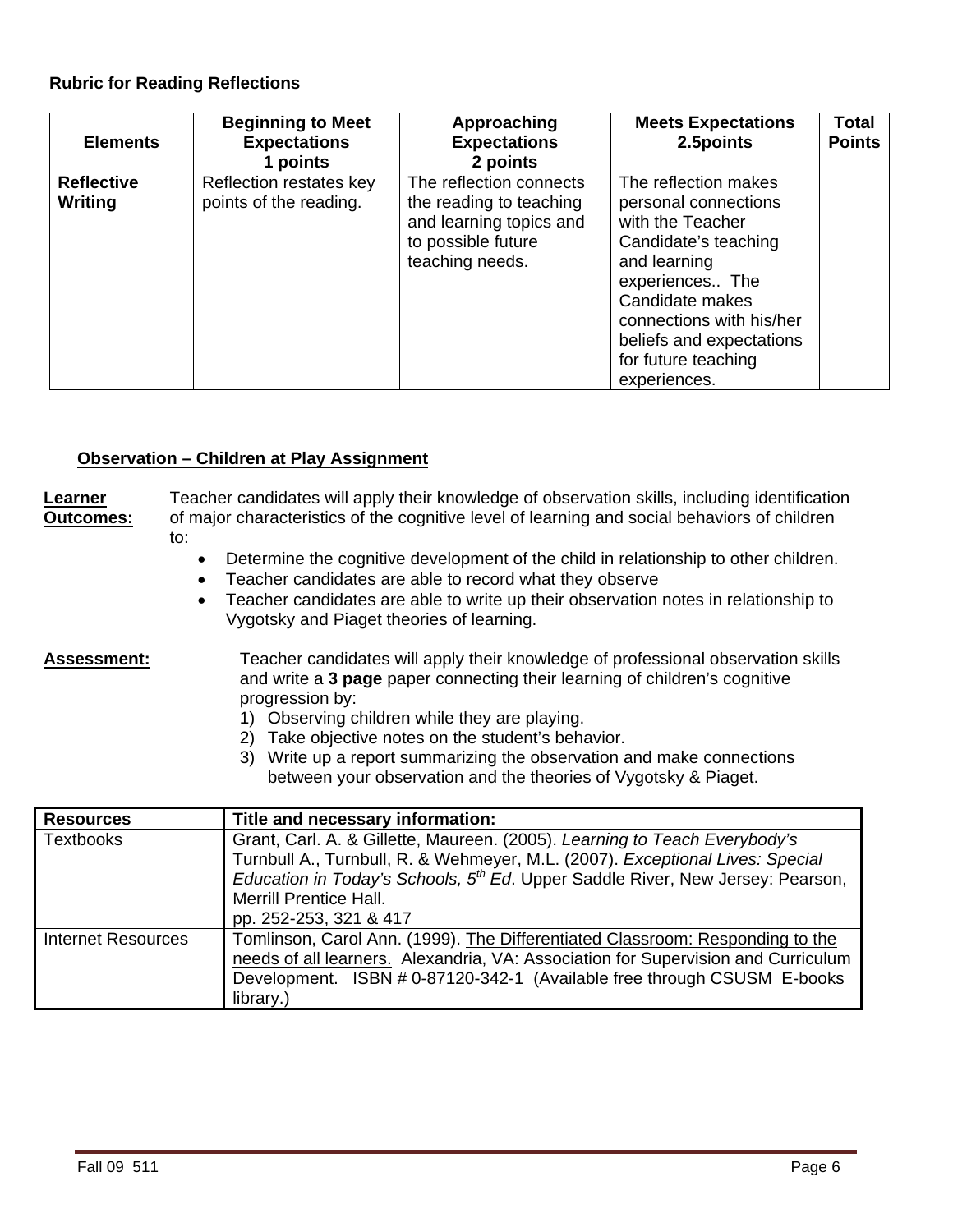# **Observation – Children at Play Assignment Task Guidelines**

- 1. Identify a group of children to observe.
	- a. DO NOT observe children you know or are related to. Being objective is critical to good observation.
	- b. Chose two or more children as they play in a park setting, neighborhood, beach, or any public place.
- 2. Observe the student for at least one hour.
- 3. Introduce the setting and the ages of the children.
- 4. Observation facts: describe the interactions/play you have observed such as:
	- how the student's body language effects other children
		- the student's facial expressions and how it contributes to play
		- the student's actions/activities
		- the student's verbal and nonverbal interactions with peers
	- the student does to show their learning
	- verbal and nonverbal interactions with each other
	- the child's areas of strength
	- the child's areas of need
	- the areas of growth you would work on for each child you observed
- 5. Use data from observation to support your assessment of the children you observed.
- 6. Focus on the behaviors you see and the comments you hear. It is important to be as specific as possible, even writing down comments verbatim. Specificity adds to the power of an observation.
- 7. Evaluate the developmental levels of the children based on your understanding of the theories proposed by Piaget and Vygotsky.
- 8. Elaborate on your evaluations, providing sound connections to your reading. Through your specific observations, show your reader how you came to your conclusions.
- 9. Be specific in making good connections between your observations and learning.
- 10. Conclude your observation with your reflection concerning what value the knowledge of theory provides for a teacher's practice.

| <b>Rubric for Observation: Children at play</b>                          |                                                                                                  |                                                                                                                                  |                                                                                                                                                     |               |
|--------------------------------------------------------------------------|--------------------------------------------------------------------------------------------------|----------------------------------------------------------------------------------------------------------------------------------|-----------------------------------------------------------------------------------------------------------------------------------------------------|---------------|
| <b>Elements</b>                                                          | <b>Beginning to Meet</b><br><b>Expectations 1</b><br>points                                      | Approaching<br><b>Expectations</b><br>2 point                                                                                    | <b>Meets Expectations</b><br>3 points                                                                                                               | <b>Points</b> |
| <b>Understanding of</b><br>theories as they relate<br>to the observation | Minimum connection to<br>the children observed                                                   | Some details that relate<br>to the children observed                                                                             | Cover theories in<br>relationship to<br>observation with rich<br>details.                                                                           |               |
| <b>Observation skills</b>                                                | A few observation facts<br>are addressed                                                         | Majority of observation<br>facts are addressed.                                                                                  | All observation facts are<br>addressed in rich detail                                                                                               |               |
| Development levels of<br><b>Piaget and Vygotsky</b>                      | A minimal<br>understanding of the<br>developmental theories                                      | Able to relate to some of<br>the developmental levels.                                                                           | Clearly understand the<br>theories and able to<br>related the observation to<br>the theories.                                                       |               |
| <b>Reflection for</b><br>teaching                                        | Minimal reflection                                                                               | A few reflective<br>comments about theory in<br>connection with teaching                                                         | Reflective thoughts on<br>how understanding the<br>levels of cognition assist<br>a teacher                                                          |               |
| <b>Overall paper</b>                                                     | The paper has a<br>summary of what was<br>observed with some<br>theory and little<br>reflection. | The paper gives a<br>summary of the<br>observation with some<br>discussion of theory and<br>cognition with little<br>reflection. | The paper summarizes<br>the observation. The<br>majority of the paper<br>discusses theories of<br>cognition and reflection of<br>what was observed. |               |
| <b>Total Points</b>                                                      |                                                                                                  |                                                                                                                                  |                                                                                                                                                     |               |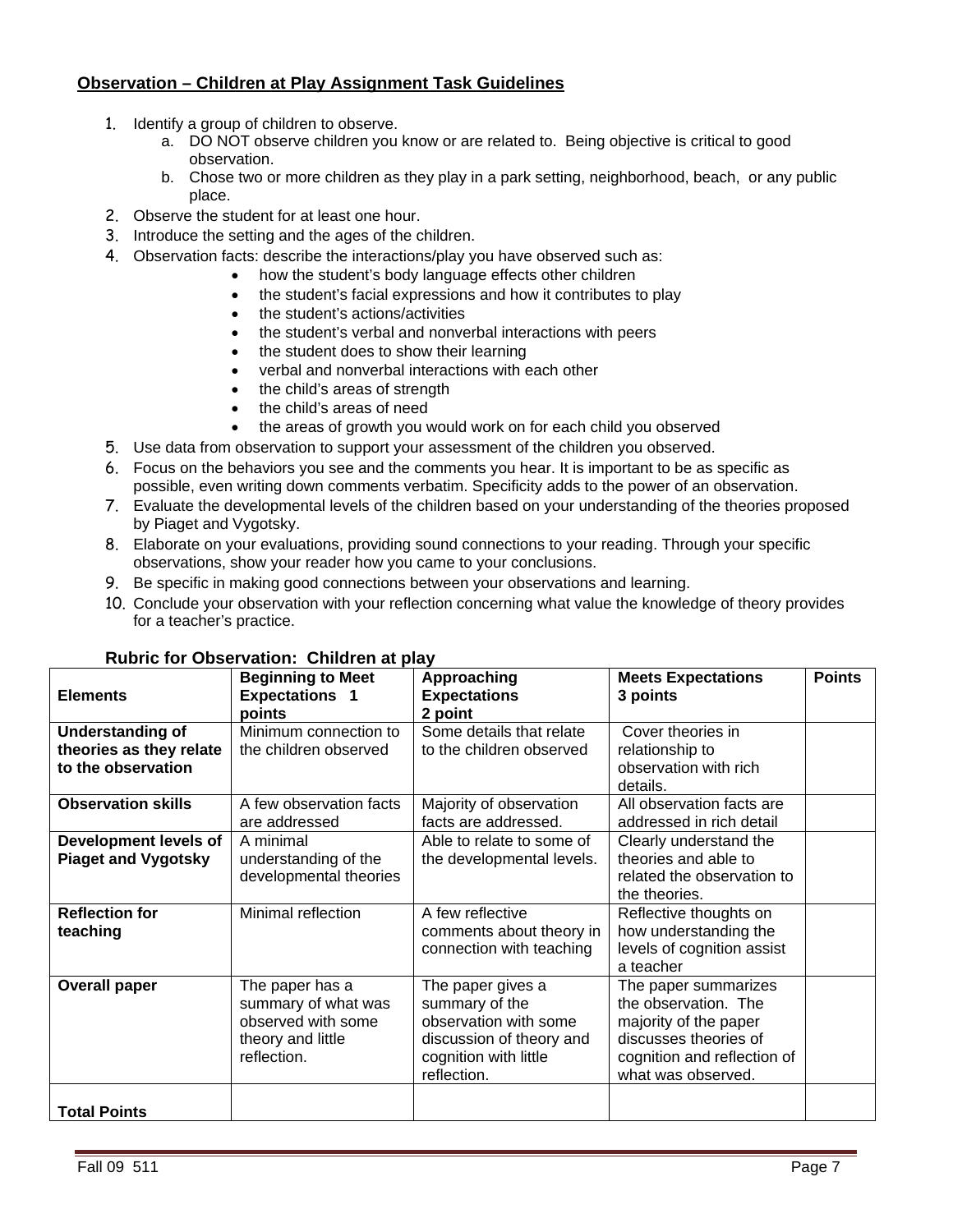# **Classroom Behavior Management Assignment**

**Learner Objectives:** Teacher candidates will be able to design a classroom management plan for students with diverse needs.

- **Assessment:** • In groups of two or three: Teacher candidates will write a **3-4 page** group paper on classroom behavior management plan that addresses all students' needs for a specific grade level.
	- Teacher candidates will identify a minimum of three beliefs about teaching and learning and show how their beliefs are implemented in the management plan including levels of consequences and rewards.
	- **pre planning activities.** • Each candidate will write a two page reflection sheet regarding how they see themselves implementing the classroom management plan in relationship to the
	- Each group will be responsible for one hard copy of the group paper and each members reflection as the final product of this assignment to be turned in on the due date in class..

| <b>Resources</b> | Title and necessary information:                                                                                                                                                   |  |  |
|------------------|------------------------------------------------------------------------------------------------------------------------------------------------------------------------------------|--|--|
| <b>Textbooks</b> | Grant, Carl. A. & Gillette, Maureen. (2005). Learning to Teach Everybody's<br>Children: Equity, Empowerment and Education that is Multicultural. Thomson &<br>Wadsworth. Chapter 3 |  |  |
|                  | Villa, Richard, & Thousand, Jacquelyn. (1995). Creating and inclusive school.<br>Alexandria, VA: ASCD. Chapters 3 & 5                                                              |  |  |
| Internet Site(s) | Visit a website that provides classroom management information.                                                                                                                    |  |  |

# **Prerequisite skills:**

- Teacher candidates are able to identify and discuss their beliefs about teaching and learning as related to student behavior.
- Teacher candidates are able to identify strategies to meet the needs of
	- o Students learning English
	- o Student that are accelerated learners
	- o Students that need special education support under IDEA and/or ADA

# **Task Guidelines**

1. As a group complete the 3 following **pre planning activities** to prepare your group for writing your discipline plan and to write your reflection:

- Read 3 or more discipline theories/classroom management models from texts or websites.
- One hour and a half of observation of a classroom of the grade level your group has selected. Focus on the teachers strategies for classroom management.
- \* Interview the teacher you observe about their educational beliefs and how they implement those beliefs in their classroom management plans in connection with your observation
- 2. For the group 3-4 page paper:
	- GATE, Special Education and, General Education students.) • Identify one grade level and describe "sample" students with behavior and learning needs (EL,
	- • *Develop a discipline management plan that has consequence and rewards that are suitable for that grade level the group selected and the student needs.*
	- Identify a minimum of three core beliefs you have about teaching and learning and how those impact your classroom management plan.
	- Discuss 2-3 management strategies you will use to assist your students in following your management plan.

3. The individual two page reflection will allow the individual teacher candidate to make personal connections between the research and readings, the group management plan and their own personal beliefs.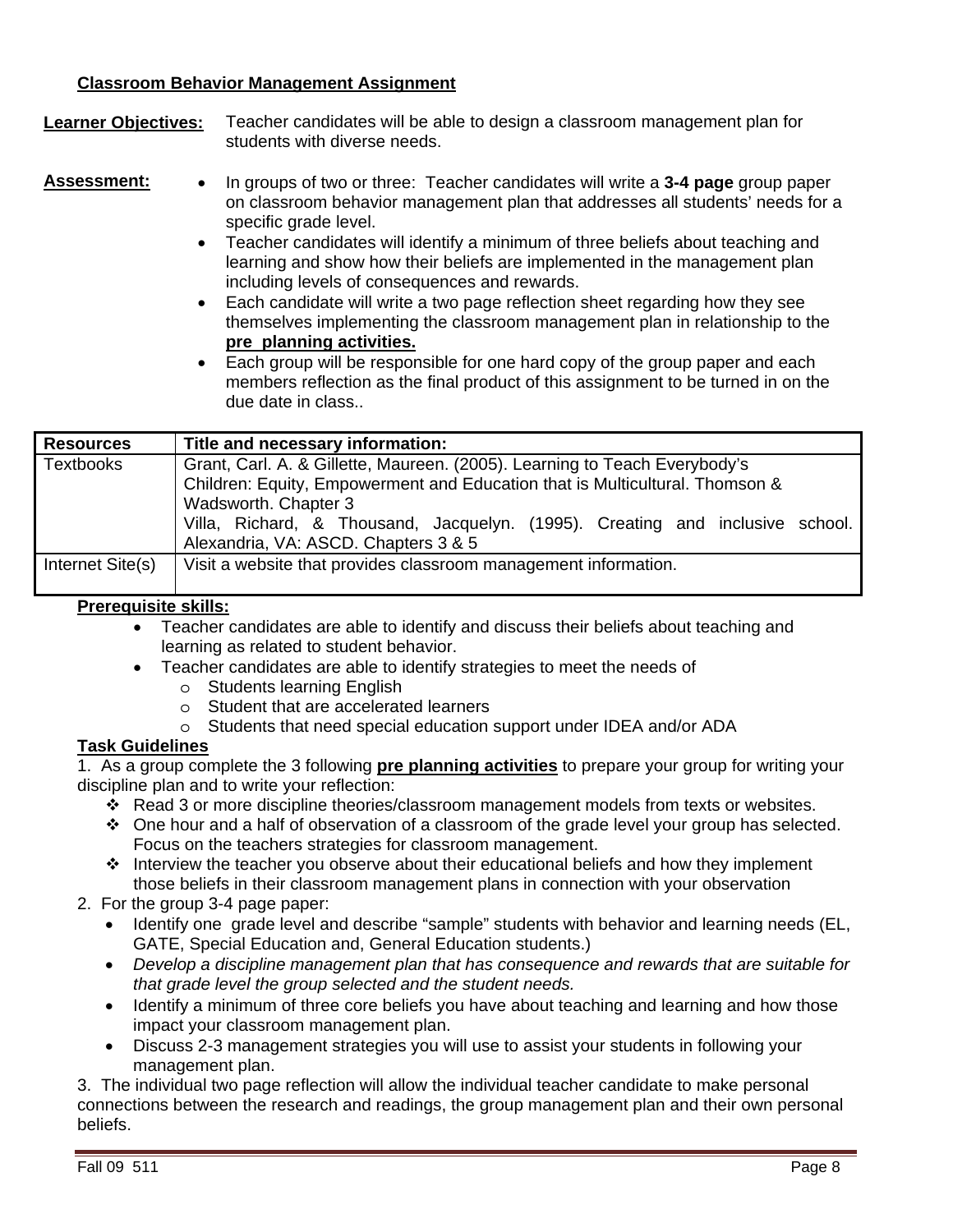# **Rubric Classroom Management Plan**

| <b>Elements</b>                                                                        | <b>Beginning to Meet</b><br><b>Expectations</b><br>1-2 points                             | Approaching<br><b>Expectations</b><br>3 points                                                             | <b>Meets Expectations</b><br>4 points                                                                                 | <b>Total</b><br><b>Points</b> |
|----------------------------------------------------------------------------------------|-------------------------------------------------------------------------------------------|------------------------------------------------------------------------------------------------------------|-----------------------------------------------------------------------------------------------------------------------|-------------------------------|
| Prerequisite<br>tasks for<br>reflection                                                | Evidence of completing<br>one                                                             | Evidence of completing<br>two with some evidence<br>of connection with plan.                               | Evidence of completing<br>three with connections<br>to classroom<br>management.                                       |                               |
| <b>Identification of</b><br>student<br>grade/population                                | Vague definition of<br>students and their<br>needs.                                       | Students identified<br>without clear<br>characteristics                                                    | All students identified<br>with clear knowledge of<br>student behavior and<br>needs                                   |                               |
| <b>Educational</b><br><b>Beliefs</b>                                                   | Identify 1beliefs.                                                                        | Identify 3-4 beliefs with<br>vague understanding of<br>how they are impacted<br>by the management<br>plan. | Identify 3-4 educational<br>beliefs, describe how<br>they will be implemented<br>in your classroom<br>management plan |                               |
| Define your<br>management<br>plan                                                      | Define plan without<br>reasoning                                                          | Define your plan with<br>some thought and<br>explanation                                                   | Define your plan with<br>sound reasoning that is<br>defensible for that grade<br>level.                               |                               |
| <b>Strategies to</b><br>assist the<br>students in the<br>implementation<br>of the plan | There is little connection<br>between your strategies<br>and your educational<br>beliefs. | Some of your strategies<br>are linked to your<br>educational beliefs.                                      | Each strategy is clearly<br>linked to your<br>educational beliefs<br>based on the needs of<br>the student.            |                               |
| <b>Total Points</b>                                                                    |                                                                                           |                                                                                                            |                                                                                                                       |                               |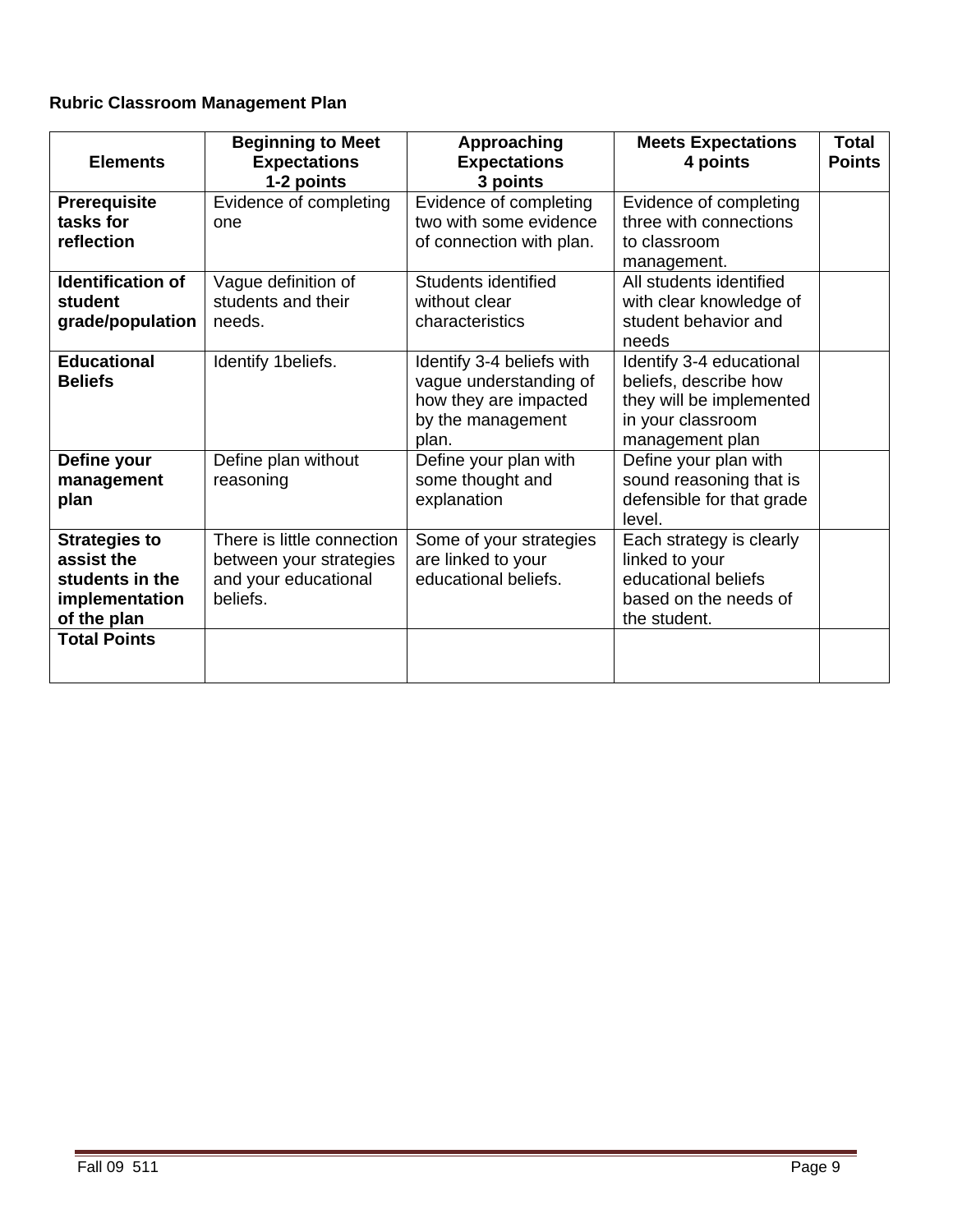# **Lesson Design Assignment**

- **Learner Obj:** Teacher candidates will be able to design a lesson that differentiates content, process and product to maximize learning for students with diverse needs. This lesson plan will focus on reading comprehension. This will prepare the candidate for the TPA final assessment.
- have 5 points deducted from their grade. **Assessment:** In groups of 4 teacher candidates will write a lesson design/plan that differentiates content, process, and product for students learning English, students that are accelerated learners, and students with special needs. **Students who do not participate in the group preparation during class time will**

**Preparation:** Before beginning assignment teacher candidates read the following resources and demonstrate the ability to complete the prerequisite skills.

| <b>Resources</b>                          | Title and necessary information:                                                                                                                                                                             |
|-------------------------------------------|--------------------------------------------------------------------------------------------------------------------------------------------------------------------------------------------------------------|
| Textbooks                                 | Grant, Carl. A. & Gillette, Maureen. (2005). Learning to Teach Everybody's<br>Children: Equity, Empowerment and Education that is Multicultural. Thomson &<br>Wadsworth. (Chapt.5)                           |
|                                           | Turnbull A., Turnbull, R. & Wehmeyer, M.L. (2007). Exceptional Lives: Special<br>Education in Today's Schools, 5 <sup>th</sup> Ed. Upper Saddle River, New Jersey: Pearson,<br><b>Merrill Prentice Hall.</b> |
|                                           | Villa, R. A. and Thousand, J. S. (2005). Creating an Inclusive School (2 <sup>nd</sup> ed.).<br>Alexandria, VA: Association for Supervision and Curriculum Development.<br>(Chapters $6 & 7$ )               |
| <b>Other Optional</b><br><b>Resources</b> | McCarney, Stephen (2006) Pre-referral Intervention Manual, Hawthorn Educational<br>Services, Inc.                                                                                                            |
|                                           | Pierangelo, Roger, & Giuliani, George A. (2001). What Every Teacher Should Know<br>about Students with Special Needs: Promoting Success in the classroom.<br>Champaign, IL: Research press.                  |

#### **Prerequisite skills:**

\* Teacher candidates are able to write a lesson design using lesson format that is provided.

\* Teacher candidates are able to differentiate curriculum and instruction based on content, process, and product

\* Teacher candidates are able to use information about students' readiness range (skills, reading, thinking & information),

learning profiles, interests, talents, and culture to differentiate curriculum and instruction (Tomlinson, 1999).

\* Teacher candidates are able to identify strategies to meet the needs of:

- o Students learning English (including differentiation for Beginning, Intermediate, and Advanced levels)
- $\circ$  Student that are accelerated learners as referred to by Piergangelo & Giuliani (2001)
- o Students that need special education support under IDEA &/or ADA as referred to by Choate (2000), Grant & Gillette (2005), Piergangelo & Giuliani (2001), Turnbull, Turnbull & Wehmeyer (2007). and Villa & Thousand (1995)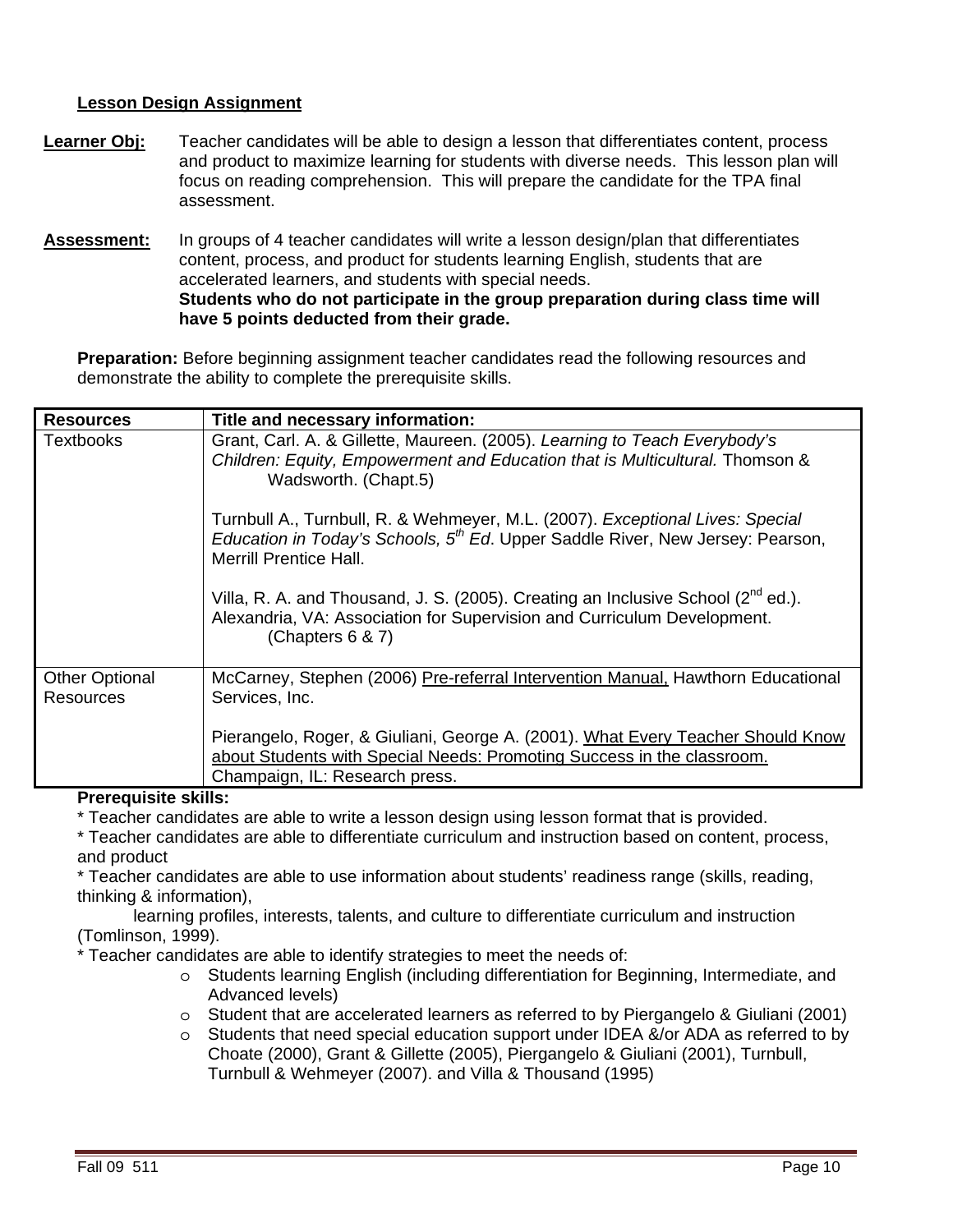# **Task Guidelines**

- 1. Design a lesson using lesson design format.
- 2. Describe what you know about the learners and their context in detail. When describing students that are learning English and their levels of language acquisition, students that are accelerated learners, and students that need special education supports under IDEA &/or ADA include, readiness range (skills, reading, thinking & information), learning profiles, interests, talents, and culture for all students.
- 3. Design a differentiated lesson plan. Consider the lesson you are revising, what content, process and products does the lesson incorporate? How could you revise the lesson to differentiate the content, process, or product for your students learning English, for your accelerated learners and your students with special needs? Address their individual needs based on their readiness (skills, reading, thinking & information), learning profile, interests, talents, and culture.
- 4. Plan Implementation. All students need to feel comfortable and supported to maximize learning. What will you do to create an environment so the whole community values differentiation?

# **Lesson Design TEMPLATE:**

# **LESSON DESIGN Developmentally appropriate pedagogy**

#### **Contextual Information**

#### **Elements of the learning experience**

Grade

Content Area *Example: Language Arts, Math, Social Studies, Science*  Subject Matter *Example: LA: reading, writing, etc., Math: number sense, algebraic functions, etc. Social Studies: specific area within the content standards, Science: life, physical etc.* 

Time period for the learning experience *Example: two 30 minute sessions LA*  Learning Goals/learning objectives for the learning experience:

State adopted content standards *Example: write all content standards directly from the state frameworks* 

 Learning goals based on the content standards for students: *Example: learning goals that directly relate to the content standards.* 

# **Class description**

*Example: type of class (self contained, subject specific) time of year, general background of students learning in relationship to new learning (challenges and prior learning) Example: English Learner: Beginning, intermediate, and advanced (use the ELD standards to determine the needs of each of these students. Example: Special education: one student with learning disabilities and one with another special education identified disability* 

*Example: GATE student: identify the students needs* 

*Example: Regular education: remaining students* 

# **Developmental needs of the students at this age**

*Example: give examples based on the different learning needs for K-3 and 4-6 Example: developmental age appropriate skills and needs of the students Example: engaging activities (hands on, etc)*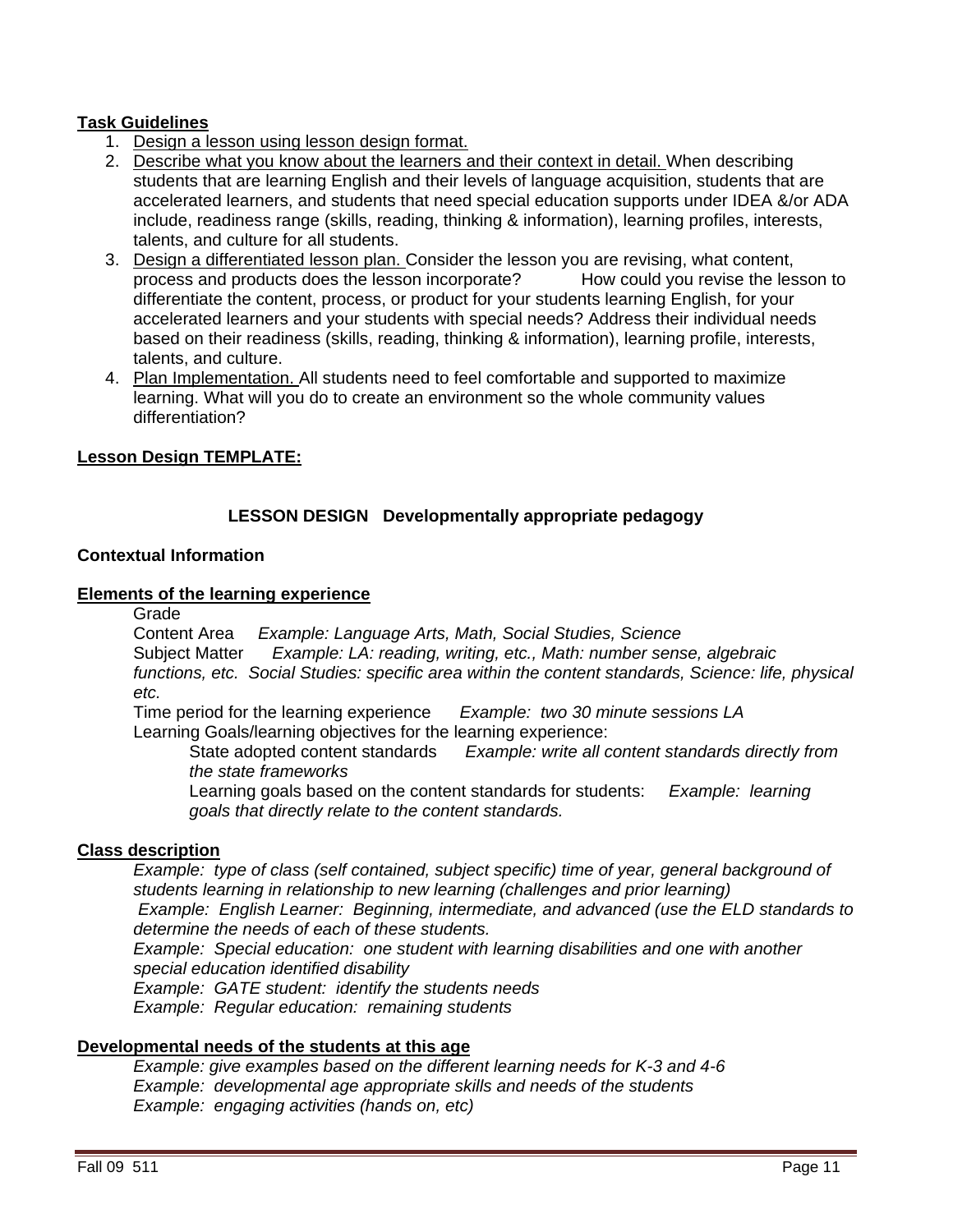# **Assessment Plan**

*Example: Goals assessed based on the content standards and learning goals Example: Type of assessment: Prior knowledge (pre assessment), Formative (progress monitoring), Summative (final product)* 

*Example: Feedback strategies: how students will be informed of specific successes and challenges and future activities to fill the individual students gaps.* 

*Example: Reflection of the assessment: Strengths and weaknesses in relationship to the learning goal. Describe your alternative assessment based on the potential gaps in the students learning.* 

#### **Materials**

*Example: Review teacher's manuals, pacing guides, and appropriate supplemental materials to determine the materials you will need to present this lesson. Materials should include lists of supplies that will be needed to present this lesson.* 

#### **Instructional strategies**

1. Address the subject matter learning goals and developmental needs of the students described. (be sure to reference pages 3-6)

*Example: Instructional strategies are what the teacher does during the instruction Example: Student activities are what the students do during the lesson and independent practice* 

| <b>INSTRUCTIONAL STRATEGIES</b>                                                                                                                                                                                                                                  | <b>STUDENT ACTIVITIES</b>                                                                                                                                                                                          |
|------------------------------------------------------------------------------------------------------------------------------------------------------------------------------------------------------------------------------------------------------------------|--------------------------------------------------------------------------------------------------------------------------------------------------------------------------------------------------------------------|
| Example: Put one instructional strategy in each box<br>with an explanation and amount of time you are<br>anticipating. Expand the number of boxes to match<br>each strategy.                                                                                     | Example: Put one student activity to match the<br>instructional strategy in each box with an explanation<br>and amount of time you are anticipating. Expand the<br>number of boxes to match each student activity. |
| ANTICIPATORY SET: How will you focus/motivate<br>students?                                                                                                                                                                                                       | <b>ANTICIPATORY SET</b>                                                                                                                                                                                            |
| TEACH TO THE OBJECTIVE: How will you teach to<br>the objective? How will you actively involve all<br>students?<br>Note: For a skill or task, describe and model the<br>skill/task.<br>For a concept, provide examples and non-examples.                          | TEACH TO THE OBJECTIVE                                                                                                                                                                                             |
| GUIDED PRACTICE: How will you structure<br>opportunities for the students to practice in class<br>teacher monitoring (e.g., alone, with a partner, in<br>cooperative groups). How will you "check for students'<br>understanding throughout the lesson?          | <b>GUIDED PRACTICE:</b>                                                                                                                                                                                            |
| INDEPENDENT PRACTICE: How will you structure<br>opportunities for the students to practice outside of<br>class following the lesson? How will you ensure that<br>the independent practice is at the appropriate level of<br>difficulty for the various students? | <b>INDEPENDENT PRACTICE:</b>                                                                                                                                                                                       |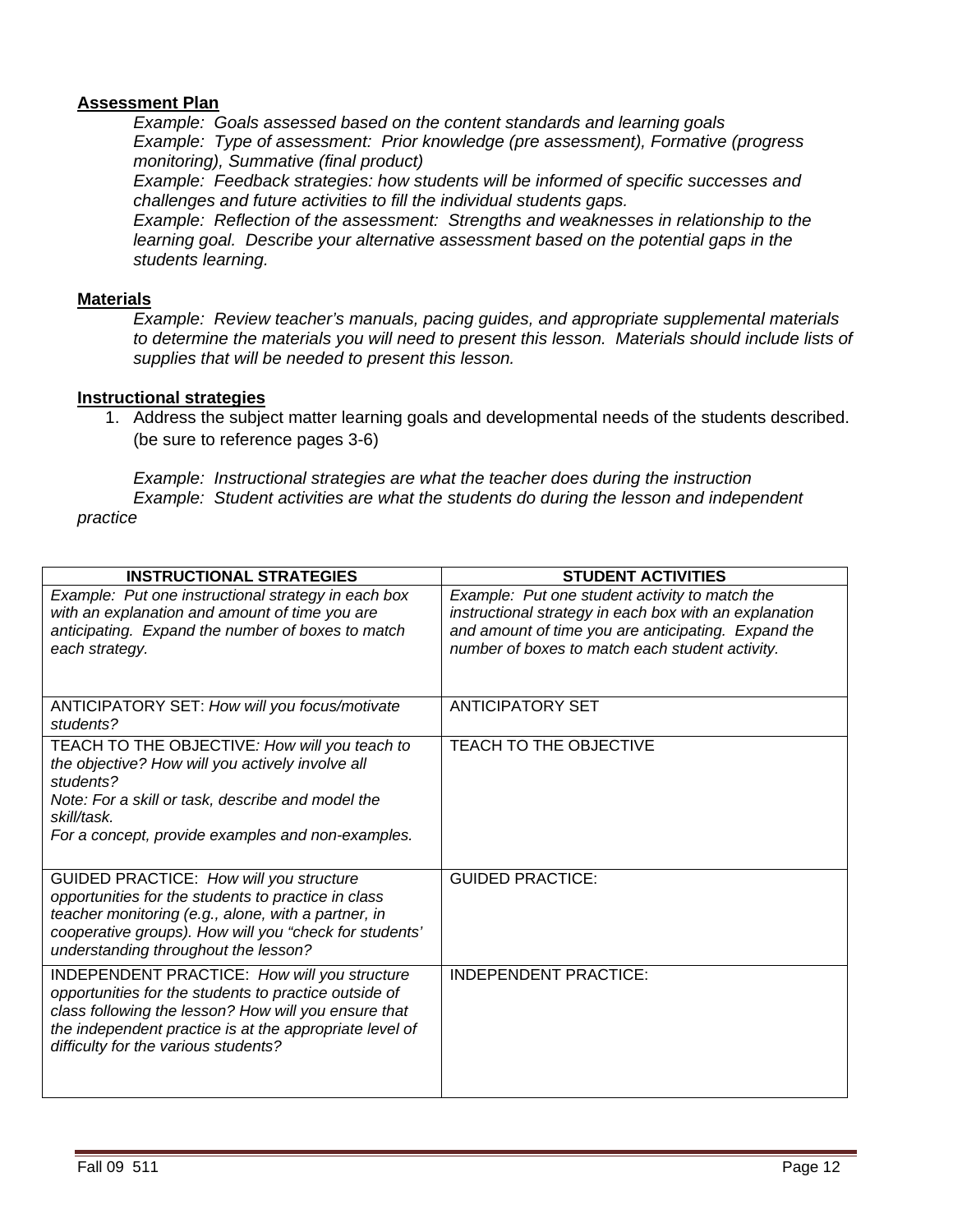2. Explain why the instructional strategies, student activities and resources are appropriate for this lesson.

*Example: Why are the instructional strategies and student activities appropriate for this class based on content and student development?* 

*Example: How do they address the development need of these students?*

*Example: How do they help the students make progress toward achieving the state adopted academic content standards for student in this content area?*

*Example: Understand connections between lesson content and the outside world.* 

# **Differentiated instruction based on the learning goals and instructional strategies English Learner**

| <b>TASKS</b>               | <b>Beginning EL</b> | <b>Intermediate EL</b> | <b>Advanced EL</b> |
|----------------------------|---------------------|------------------------|--------------------|
| Identify 2 specific        |                     |                        |                    |
| learning needs based       |                     |                        |                    |
| on the student             |                     |                        |                    |
| description.               |                     |                        |                    |
| Identify one instructional |                     |                        |                    |
| strategy or student        |                     |                        |                    |
| activity that could        |                     |                        |                    |
| challenge the student.     |                     |                        |                    |
| Explain why the strategy   |                     |                        |                    |
| or activity you chose      |                     |                        |                    |
| could challenge the        |                     |                        |                    |
| student based on the       |                     |                        |                    |
| learning needs of the      |                     |                        |                    |
| student                    |                     |                        |                    |
| Describe how you would     |                     |                        |                    |
| adapt the strategy or      |                     |                        |                    |
| activity to meet the       |                     |                        |                    |
| learning needs of the      |                     |                        |                    |
| student considering        |                     |                        |                    |
| subject matter             |                     |                        |                    |
| pedagogy in your           |                     |                        |                    |
| description.               |                     |                        |                    |
| Explain how your           |                     |                        |                    |
| adaptation would be        |                     |                        |                    |
| effective for the student  |                     |                        |                    |
| in making progress         |                     |                        |                    |
| towards the goals of       |                     |                        |                    |
| your lesson.               |                     |                        |                    |
| Explain how your           |                     |                        |                    |
| adaptation would be        |                     |                        |                    |
| effective for the student  |                     |                        |                    |
| in making progress         |                     |                        |                    |
| toward English             |                     |                        |                    |
| language development.      |                     |                        |                    |
| What progress              |                     |                        |                    |
| monitoring assessment      |                     |                        |                    |
| would you choose to        |                     |                        |                    |
| obtain evidence of the     |                     |                        |                    |
| student's progress         |                     |                        |                    |
| towards a learning         |                     |                        |                    |
| goal?                      |                     |                        |                    |
| Give rationale for your    |                     |                        |                    |
| choice of assessment.      |                     |                        |                    |
| Use your knowledge of      |                     |                        |                    |
| academic content in this   |                     |                        |                    |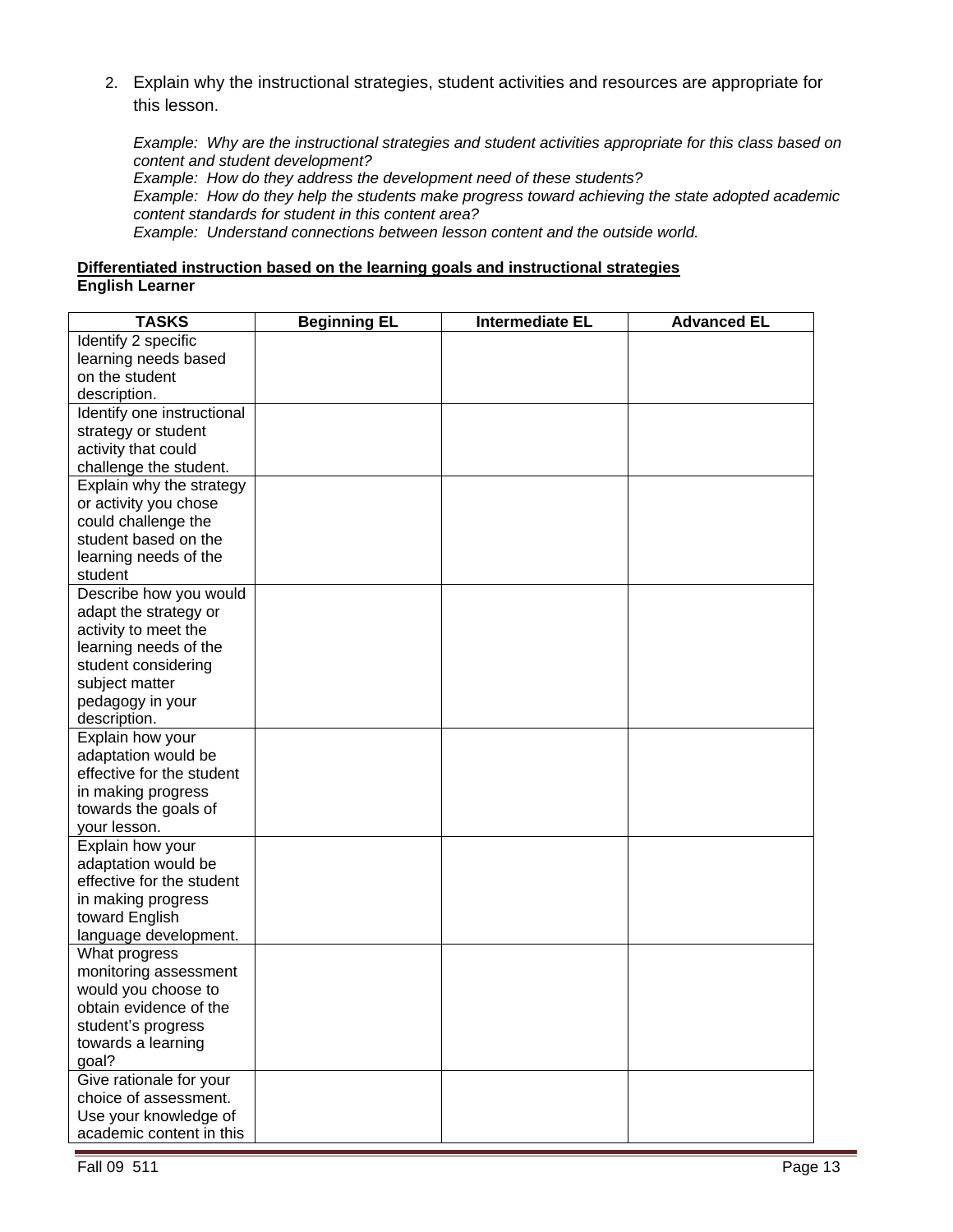| lesson and this          |  |  |
|--------------------------|--|--|
| student's learning needs |  |  |
| in your rationale.       |  |  |

# **Special Education**

| <b>TASKS</b>                           | <b>LEARNING DISABILITY</b> | <b>GROUP SELECTED</b><br><b>DISABILITY</b> |
|----------------------------------------|----------------------------|--------------------------------------------|
| Identify 1 instructional strategy or   |                            |                                            |
| student activity from the plans that   |                            |                                            |
| could be challenging for the           |                            |                                            |
| student considering the description    |                            |                                            |
| of student                             |                            |                                            |
| Explain why this strategy or activity  |                            |                                            |
| could be challenging for the           |                            |                                            |
| student based on your description      |                            |                                            |
| Describe how you would adapt the       |                            |                                            |
| strategy or activity to meet the       |                            |                                            |
| needs of the student                   |                            |                                            |
| Explain how your adaption would        |                            |                                            |
| be effective for the student making    |                            |                                            |
| progress toward achieving the          |                            |                                            |
| learning goal                          |                            |                                            |
| Identify one additional instructional  |                            |                                            |
| strategy or student activity that      |                            |                                            |
| could be challenging for the           |                            |                                            |
| student considering their learning     |                            |                                            |
| needs                                  |                            |                                            |
| Explain why the strategy or activity   |                            |                                            |
| you chose could be challenging for     |                            |                                            |
| the student based on specific          |                            |                                            |
| aspects of the student description     |                            |                                            |
| Describe how you would adapt the       |                            |                                            |
| strategy or activity you identified to |                            |                                            |
| meet the needs of the student          |                            |                                            |
| What progress monitoring               |                            |                                            |
| assessment would you choose to         |                            |                                            |
| obtain evidence of the student's       |                            |                                            |
| progress towards a learning goal?      |                            |                                            |
| Give rationale for your choice of      |                            |                                            |
| assessment. Use your knowledge         |                            |                                            |
| of academic content in this lesson     |                            |                                            |
| and this student's learning needs      |                            |                                            |
| in your rationale.                     |                            |                                            |

# **GATE**

| <b>TASKS</b>                         | <b>Describe GATE students needs:</b> |
|--------------------------------------|--------------------------------------|
| Identify 1 instructional strategy or |                                      |
| student activity from the plans      |                                      |
| that will be challenging for the     |                                      |
| student considering the              |                                      |
| description of your student          |                                      |
| Explain why this strategy or         |                                      |
| activity will be beyond the          |                                      |
| students current ability and will    |                                      |
| challenge the student based on       |                                      |
| your description.                    |                                      |
|                                      |                                      |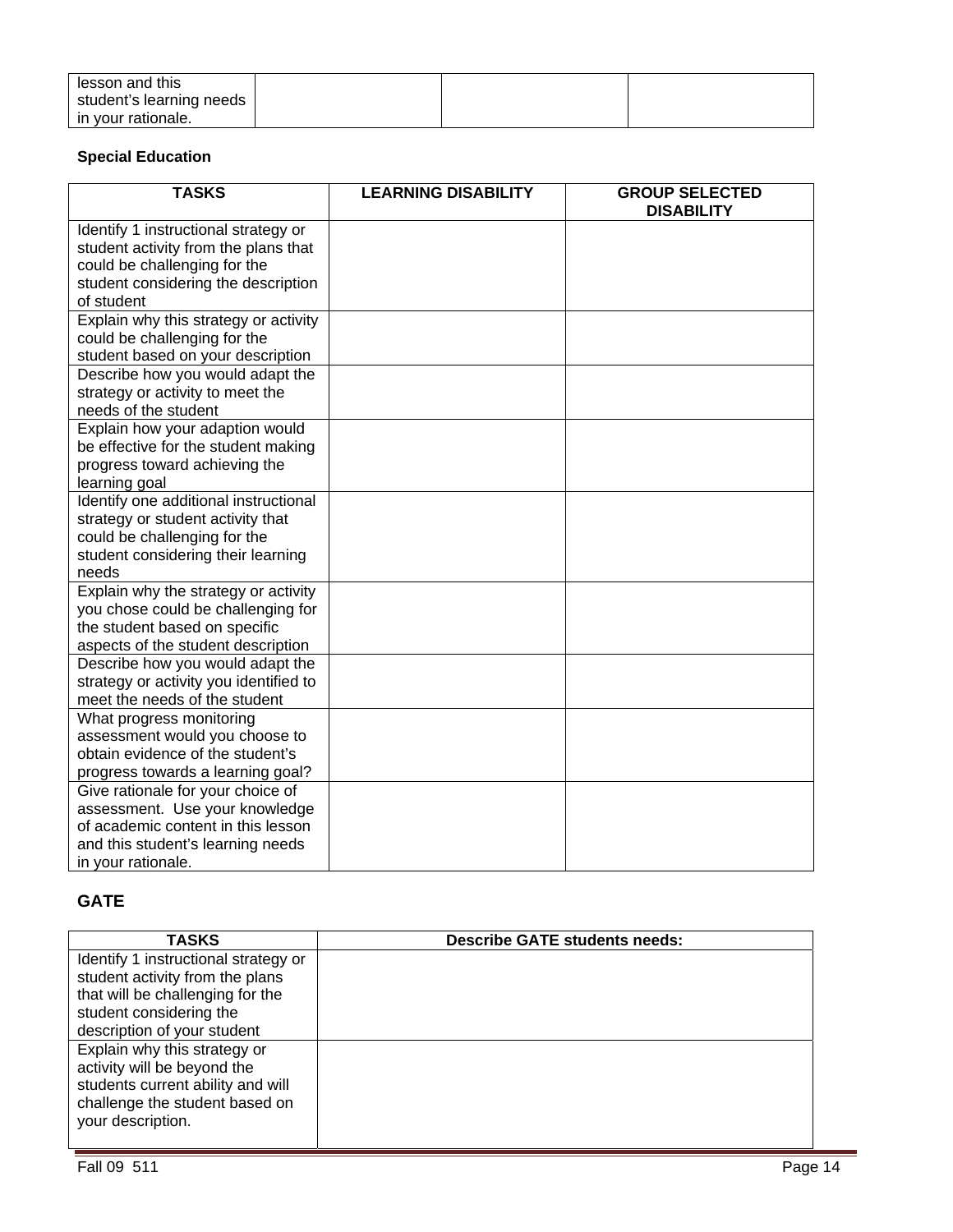| Describe how you would adapt                              |  |
|-----------------------------------------------------------|--|
| the strategy or activity to meet                          |  |
| the needs of the student                                  |  |
| Explain how your adaption would                           |  |
| be effective for helping the                              |  |
| student make progress going                               |  |
| beyond the learning goal                                  |  |
| Identify one additional                                   |  |
| instructional strategy or student                         |  |
| activity that will be challenging for                     |  |
| the student considering their                             |  |
| learning needs                                            |  |
| Explain why the strategy or                               |  |
| activity you chose will be                                |  |
| challenging for the student based                         |  |
| on specific aspects of the student                        |  |
| description                                               |  |
| Describe how you would adapt                              |  |
| the strategy or activity you                              |  |
| identified to meet the needs of                           |  |
| the student                                               |  |
| Explain how your adaptation                               |  |
| would be effective for helping the                        |  |
| student make progress toward                              |  |
| going beyond achieving the                                |  |
| learning goal                                             |  |
| What progress monitoring                                  |  |
| assessment would you choose to                            |  |
| obtain evidence of the student's                          |  |
| progress towards the learning                             |  |
| goal?                                                     |  |
| Give rationale for your choice of<br>assessment. Use your |  |
| knowledge of academic content                             |  |
| in this lesson and this student's                         |  |
| learning needs in your rationale.                         |  |
|                                                           |  |
|                                                           |  |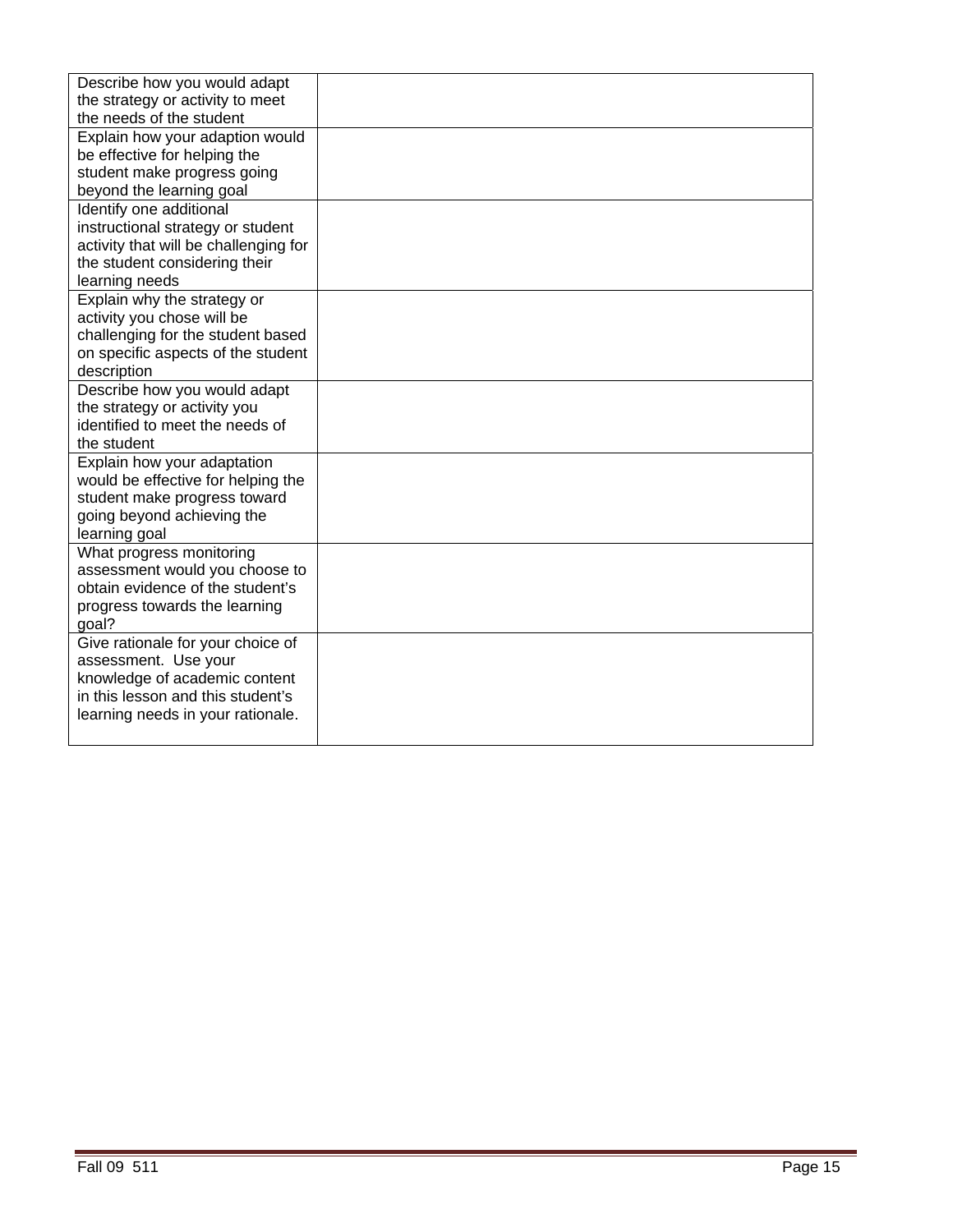#### **LESSON DESIGN RUBRIC**

| <b>ELEMENT</b>                 | LEVEL $1=1$ point                            | LEVEL $2 = 2$ points                           | LEVEL $3 = 3$ points                                  | LEVEL $4 = 4$ points                                                 |
|--------------------------------|----------------------------------------------|------------------------------------------------|-------------------------------------------------------|----------------------------------------------------------------------|
| The lesson                     | <b>Utilizes</b>                              | Utilizes limited                               | Utilizes appropriate                                  | Utilizes appropriate,                                                |
| addresses                      | inappropriate and                            | materials and                                  | materials and accurately                              | detailed and clear materials                                         |
| the content                    | irrelevant materials                         | ambiguously addresses                          | addresses content                                     | and accurately addresses                                             |
| standards                      | and inaccurately or                          | the content standards.                         | standards. Materials                                  | content standards.                                                   |
|                                | fails to address the                         | Materials provide partial                      | provide relevance to the                              | Materials reinforce                                                  |
|                                | content standards.                           | relevance to the lesson                        | lesson and content                                    | relevance to the lesson and                                          |
|                                | Evidence is                                  | and content standards                          | standards. Evidence is                                | consistently connect to the                                          |
|                                | unconnected across                           | are inconsistent.                              | connected across the                                  | content standards.                                                   |
|                                | the response                                 | Evidence is weakly                             | response.                                             | Evidence is purposefully                                             |
|                                |                                              | connected and                                  |                                                       | connected and reinforced                                             |
|                                |                                              | inconsistent across the                        |                                                       | across the responses.                                                |
|                                |                                              | response.                                      |                                                       |                                                                      |
| <b>Student</b>                 | Lesson plan is                               | Lesson plan is partially                       | Lesson plan is                                        | Lesson plan is clear,                                                |
| activities are                 | inappropriate or                             | appropriate to the                             | appropriate and relevant                              | appropriate relevant and                                             |
| appropriate                    | irrelevant to the                            | students' grade level.                         | to the grade level.                                   | engaging to the grade                                                |
| to the grade                   | students' grade                              | Activities show limited                        | Activities show clear                                 | level. Activities show clear                                         |
| level                          | level. Activities are                        | connections to the                             | connections to the                                    | and consistent connections                                           |
|                                | missing connections                          | learning goals.                                | learning goals.                                       | to the learning goal.                                                |
|                                | to the learning                              |                                                |                                                       |                                                                      |
|                                | goals.                                       |                                                |                                                       |                                                                      |
| Assessment                     | Assessment is not                            | Assessment is partially                        | Assessment is clearly                                 | Assessment is directly                                               |
| of learning                    | related or                                   | related and                                    | related to the learning                               | related and appropriate to                                           |
| goals                          | appropriate to the                           | ambiguously addresses                          | goal. Assessments                                     | the learning goal.                                                   |
|                                | learning goals. The                          | the learning goal.                             | clearly address pre,                                  | Assessment address pre                                               |
|                                | examples are                                 | Some examples are                              | formative, and                                        | assessment, formative, and                                           |
|                                | irrelevant to the                            | minimally related to the                       | summative. They are                                   | summative learning                                                   |
|                                | content standards.                           | content standards.                             | appropriate for the grade                             | objectives and are                                                   |
|                                |                                              |                                                | level and special needs                               | purposely connected and                                              |
|                                |                                              |                                                | students. They are                                    | reinforced. Examples                                                 |
|                                |                                              |                                                | placed appropriately in                               | given during assessments                                             |
|                                |                                              |                                                | the lesson.                                           | relate to content standards.                                         |
|                                |                                              |                                                |                                                       | Assessment goals are                                                 |
|                                |                                              |                                                |                                                       | clear, consistent, and                                               |
|                                |                                              |                                                |                                                       | convincing.                                                          |
| Instructional                  | Instructional                                | Instructional strategies                       | Instructional strategies                              | <b>Instructional strategies</b>                                      |
| strategies                     | strategies are                               | are limited and                                | clearly connect to the                                | clearly connect to the                                               |
| and student                    | irrelevant and                               | inconsistent and                               | student activities and the                            | student activities and the                                           |
| activities                     | student activities are                       | vaguely connected to                           | learning goal. Student                                | learning goal. Student                                               |
| meet                           | unconnected and                              | the student activities                         | activities are revenant                               | activities are purposely and                                         |
| learning                       | inappropriate to the                         | and are somewhat age                           | and derived from the                                  | clearly derived from the                                             |
| goals                          | instructional                                | appropriate.                                   | instructional strategies                              | instructional strategies and                                         |
|                                | strategies and are                           |                                                | and are age appropriate.                              | are age appropriate.                                                 |
|                                | not grade level                              |                                                |                                                       |                                                                      |
|                                | appropriate.                                 |                                                |                                                       |                                                                      |
| Differentiation<br>of students | Differentiation is                           | Differentiation is                             | Differentiation is relevant to                        | Differentiation is relevant and                                      |
| learning                       | irrelevant to the<br>description of students | inconsistent to the<br>description of students | the description of the<br>students and relates to the | consistent to the description of<br>students and directly relates to |
| needs                          | and has little or no                         | and has minimal relation                       | content standards and                                 | the content standards and                                            |
|                                | relation to the content                      | to the content standards                       | learning goals.                                       | learning goals. Assessments                                          |
|                                | standards and learning                       | and learning goals.                            | Assessments are                                       | are appropriate for all students                                     |
|                                | goals. Assessments                           | Assessments are partially                      | appropriate to students                               | learning needs with                                                  |
|                                | are inappropriate to                         | appropriate to students                        | learning needs.                                       | modifications for students with                                      |
|                                | students learning                            | learning needs.                                |                                                       | special needs.                                                       |
|                                | needs.                                       |                                                |                                                       |                                                                      |
| <b>TOTAL</b>                   |                                              |                                                |                                                       |                                                                      |
|                                |                                              |                                                |                                                       |                                                                      |
|                                |                                              |                                                |                                                       |                                                                      |
|                                |                                              |                                                |                                                       |                                                                      |
| Fall 09 511                    |                                              |                                                |                                                       | Page 16                                                              |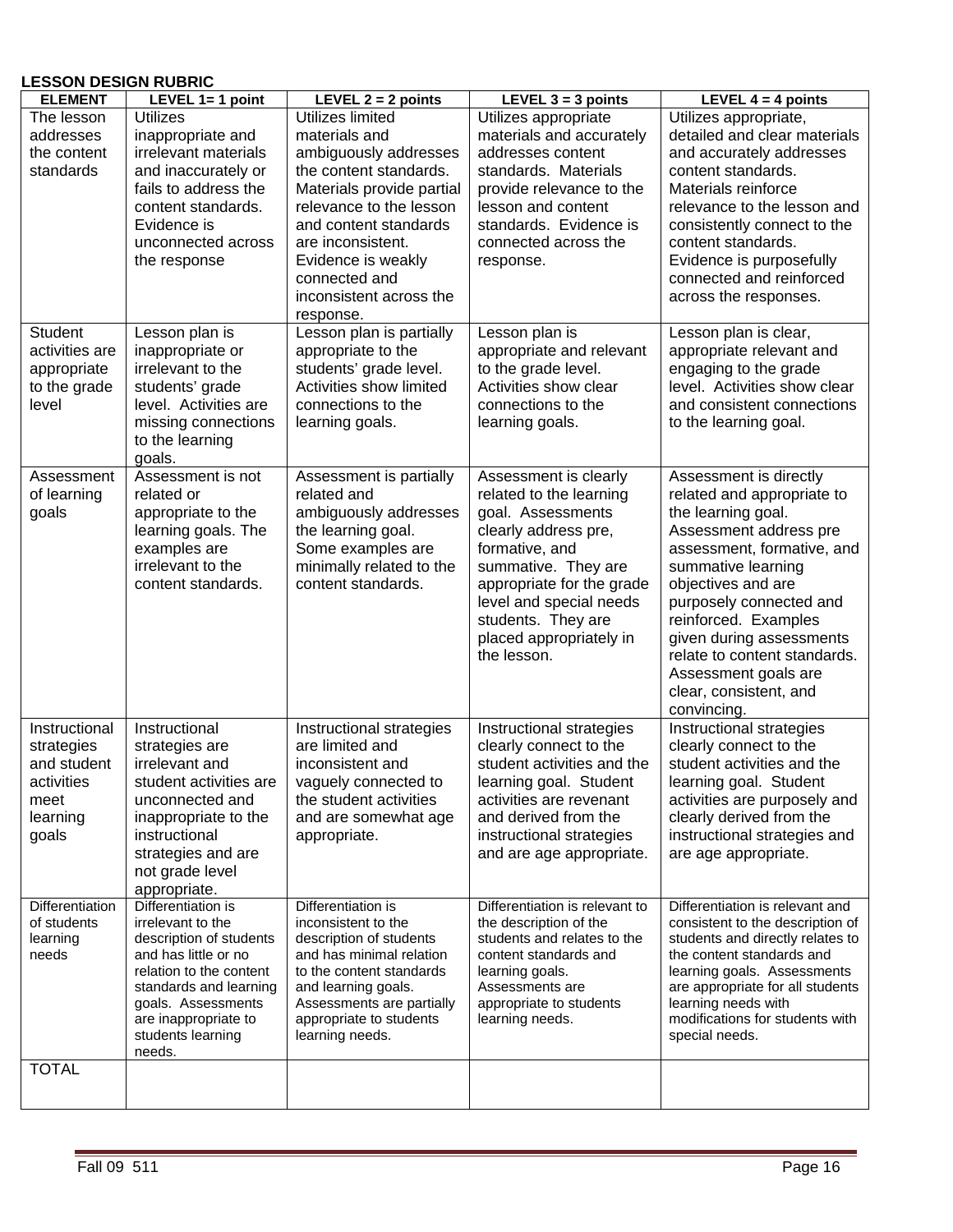- **Learner Objectives:** Knowledge and skill in conducting and participating in the Student Study Team general education pre-referral process
- **Assessment:** Teacher candidates in groups of 4 will apply their knowledge of the SST processes completing the SST packet and participate in the simulated SST. **Students who do not participate in the group preparation or simulation will have 5 points deducted from their grade.**

| Resource(s):           | Title and necessary information:                                                                                                                                                          |  |
|------------------------|-------------------------------------------------------------------------------------------------------------------------------------------------------------------------------------------|--|
| <b>Textbooks</b>       | Grant, Carl. A. & Gillette, Maureen. (2005). Learning to Teach Everybody's<br>Children: Equity, Empowerment and Education that is Multicultural. Thomson &<br>Wadsworth. Chapter 5        |  |
|                        | Villa, R. A. and Thousand, J. S. (2005). Creating an Inclusive School ( $2^{nd}$ ed.).<br>Alexandria, VA: Association for Supervision and Curriculum Development.                         |  |
| <b>Other Resources</b> | Choate, J.S. (2000) Successful inclusive teaching: Proven ways to detect and<br>correct special needs (3 <sup>rd</sup> ed.) Boston: Allyn & Bacon. (ISBN 0-205-30621-7)<br>Chapter 1 & 16 |  |
| Web site               | Visit a web site to learn more about the child you have selected                                                                                                                          |  |

# **TASK AND GUIDELINES**

# **Objectives**

- demonstrate knowledge of the use of the SST model
- recognize the various roles of the SST members
- examine support options for students based upon their unique individual characteristics
- understand the use of pre-referral strategies and interventions to assist the child in class
- clarify the initial procedures involved in identifying students for special education support

# **Preparation**

- Complete the Pre-referral/Triad packet with observed characteristics of the student's behavior and learning or behavioral challenges, how the child's characteristics affect school performance, and possible strategies for supporting the student.
- In groups of 4 meet with your Triad model and discuss your student. (teacher, facilitator, parent, and referring teacher)
- Complete the SST Summary Sheet with each column filled out in items that would be covered in an SST.
- Part of the packet will address the needs of the child that your group created as well as information from your text books and web sites you visited to complete your understanding of your child and areas that you need to address as a teacher. The web sites will provide information about the challenging student characteristic and strategies for supporting the student.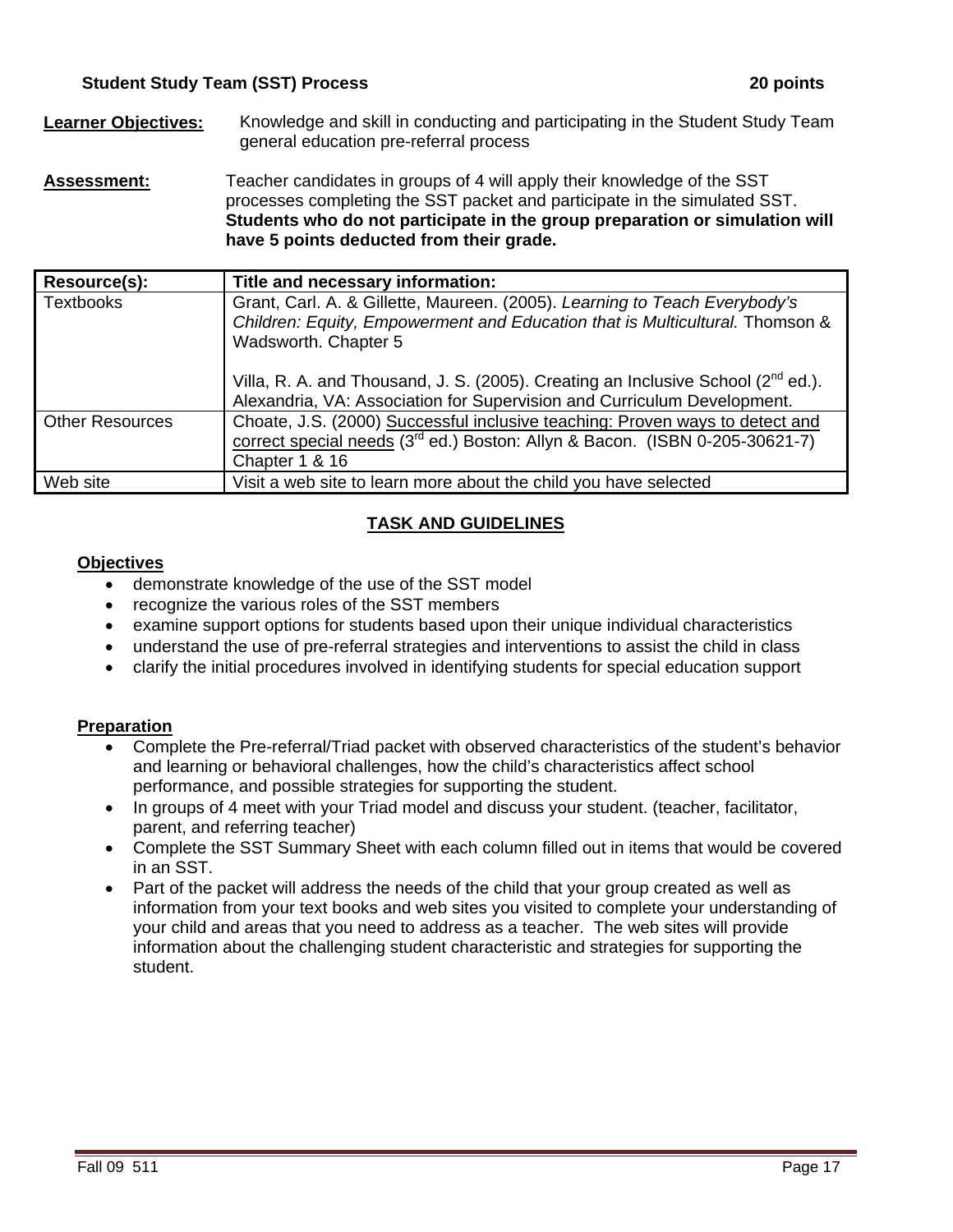| <b>Element</b>                                                                                                     | <b>Developing</b><br>1 point                                                                                 | <b>Meets Expectations</b><br>2 points                                                                                                 | <b>Exceeds Expectations</b><br>4 points                                                                                                                                                                                                              | <b>Total</b> |
|--------------------------------------------------------------------------------------------------------------------|--------------------------------------------------------------------------------------------------------------|---------------------------------------------------------------------------------------------------------------------------------------|------------------------------------------------------------------------------------------------------------------------------------------------------------------------------------------------------------------------------------------------------|--------------|
| <b>Completion of</b><br>the Pre-referral<br>process.                                                               | Packet complete.                                                                                             | Packet complete but<br>does not show support<br>of all the components<br>of the SST process.                                          | Completed packet with direct<br>support using all the<br>components of the SST<br>process.                                                                                                                                                           |              |
| <b>Understands</b><br>child and parent<br>as indicated on<br>the parent<br>conference and<br>student<br>interview. | The parent<br>conference and<br>needs of the child<br>are not clear.                                         | The student's<br>strengths, needs,<br>language and culture<br>are understood and are<br>addressed in the triad<br>conference.         | The student's strengths,<br>needs, language, and culture<br>are understood and can<br>incorporate the child's life<br>outside of the school into the<br>triad conference. Clear<br>understanding of the child<br>(web sites, text book<br>reference) |              |
| <b>Development of</b><br>interventions is<br>found in the pre-<br>referral triad<br>summary sheet.                 | The strategies<br>are vague and<br>not appropriate<br>for the student to<br>be successful.                   | The strategies<br>somewhat<br>demonstrates an<br>understanding of the<br>students uniqueness<br>with the ability to be<br>successful. | The strategies<br>recommended support the<br>student's uniqueness and<br>addresses the student's<br>strengths and needs for<br>academic, social/emotional,<br>and physical objectives.                                                               |              |
| <b>Completion of</b><br>the SST<br>summary sheet<br>addressing the<br>areas needed<br>from the<br>checklist.       | Few areas are<br>addressed based<br>on the students<br>needs.                                                | Some of the areas are<br>addressed to assist the<br>student.                                                                          | All areas are addressed<br>appropriate to the students<br>needs both academically<br>and behaviorally.                                                                                                                                               |              |
| <b>Participation in</b><br>simulation                                                                              | Does not have a<br>clear<br>understanding of<br>the student and<br>does not<br>participate<br>appropriately. | Uses some information<br>correctly about the<br>child in playing the role<br>as an SST member.                                        | Understands the child and is<br>able to play the selected role<br>in their group. Gives<br>constructive suggestions and<br>demonstrates knowledge of<br>the SST process.                                                                             |              |
| <b>Total points</b>                                                                                                |                                                                                                              |                                                                                                                                       |                                                                                                                                                                                                                                                      |              |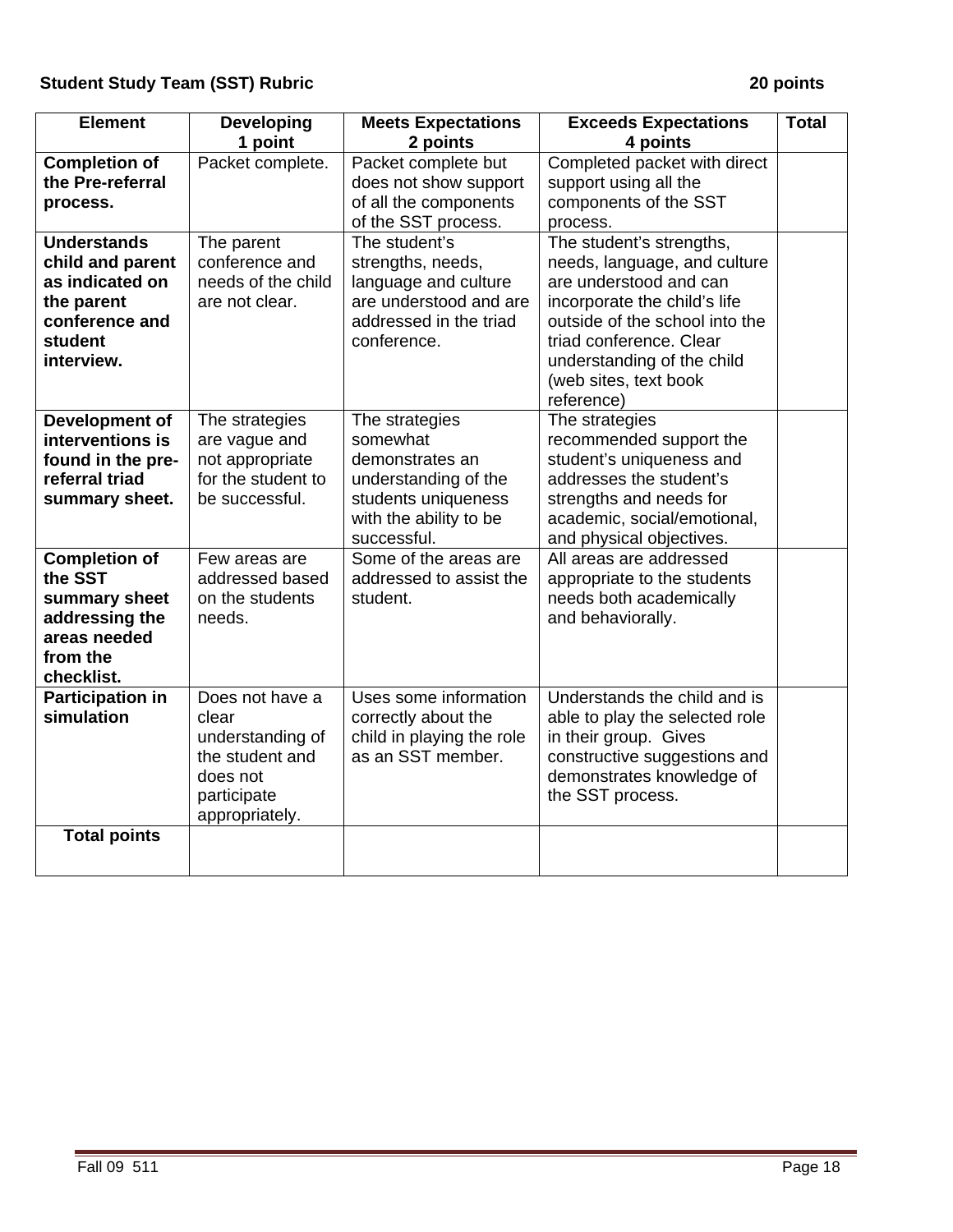# **Fall 2009 Semester Furlough Statement**

*Due to the current budget situation in California, I have been furloughed nine days each semester of this academic year, representing a 9.23% reduction in both workload and compensation. A furlough is an unpaid day off on a faculty member's regularly-scheduled workday. In order to satisfy legal and ethical requirements of the California Labor Code, I am required to submit formal certification that I will not work on my furlough days. I am prohibited from teaching, conducting scholarly research, consulting with students, responding to email or voicemail, providing assignment feedback, or participating in any CSU work-related activities on my furlough days.* 

 *November 5, 6, 24 and 25 Furlough dates vary by professor; my Fall 2009Semester furlough dates are: September 4 and 18, October 2 and 16, December 21*

*The CSU faculty agreed to take furlough days in order to preserve jobs for as many CSU employees as possible, and to serve as many students as possible, in the current budget situation. The agreement that governs faculty furloughs acknowledges that "cuts of this magnitude will naturally have consequences for the quality of education that we can provide." Within the furlough context, I will make every effort to support your educational experience at CSUSM.*